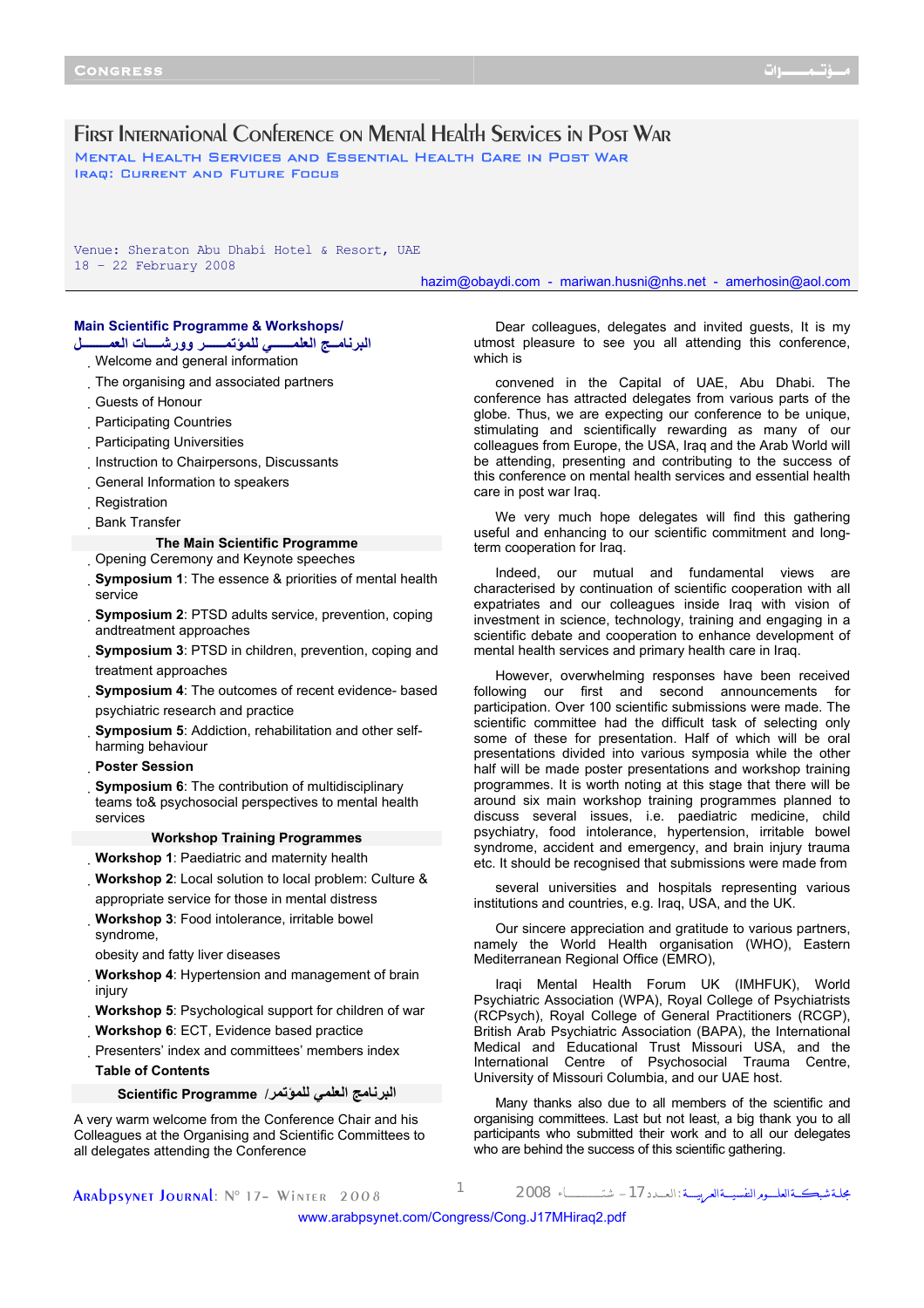Finally may we use this opportunity to thank the IMHF UK and the organising committee for their hard work and planning for this conference. I very much hope that the outcomes of this conference will be professionally and scientifically rewarding to all of us as well as contributing to improving mental health services in Iraq. A warm welcome to you all to Abu Dhabi.

Dr Hazim Obaydi

Conference Chair hazim@obaydi.com

- Dr Mariwan Husni Scientific Committee Chair mariwan.husni@nhs.net
- Dr Amer Hosin Conference Co-Chair amerhosin@aol.com

#### **The Organising and Associated Partners:**

World Health Organisation (WHO), Eastern Mediterranean Regional Office (EMRO), Iraqi Mental Health Forum UK (IMHFUK), World Psychiatric Association (WPA), Royal College of Psychiatrists (RCPsych), Royal College of General Practitioners (RCGP), British Arab Psychiatric Association (BAPA), the International Medical and Educational Trust Missouri, USA, and the International Centre of Psychosocial Trauma (ICPT), University of Missouri, Columbia, USA.

#### **Conference Theme:**

Mental Health Services and Essential Health Care in Post War Iraq: Current and Future Focus

## **Consultative Joint Conference and Main Committee Members**

Dr Hazim Obaydi

Conference Chair

hazim@obaydi.com

Dr Mariwan Husni Scientific Committee Chair mariwan.husni@nhs.net

Dr Amer Hosin

Conference Co-Chair

amerhosin@aol.com

### **Members of the Scientific Committee:**

Mariwan Husni (Chair), Sadiq Al-Samarrai, Husam Alathari, Harith Swadi,Riyadh Al-Baldawi, Haroutyon Krekorian, Saadi Ali, Tomma Muhsin, Elham Aldouri, Saad Al-Khalaf, Saad Kamal Ahmed, Emad Habib Yousif, Mahmood Al-Bachari, Sudad Sadiq Jawad, Najem Al-Falahe, Hellme Najim, Adul Majeed Mohammed, Kusay Moosa Hadi, Amer Hosin, Tarik Al-Kubaisy, Adil Al-Mousawi, Nazar Amin, Said Alhashimi, Mohammed Al-Uzri, Numan Sarhan Ali, Monaf Al-Jadiry, Ziad Abdel Jabbar Zaidan, Mufeed Raoof, Nisreen Boya, Hazim Obaydi, Ali Hadi Al-Barazanchi and Namir Damluji.

#### **Organising Committee:**

**UK:** Hazim Obaydi (Chair), Tarik Al-Kubaisy, Badea Khalf Al-Heety,Mariwan Husni, Amer Hosin, Saleh Dhumad, Ali Hadi Al-Barazanchi, Faiza Hassan, Emad Lilo, Abdul Kareem Salman Al-Obedy, Fajir A. Alwan, Sabah Sadik, Mohammed Al-Uzri, Falah Hussain Saleh, Haroutyon Krekorian and Mohammed J Abbas.

**Europe (excluding UK):** Riyadh Al-Baldawi (Sweden)

**Gulf Region:** Mufeed Raoof (UAE) and Ziad Abdel Jabbar Zaidan (Oman).

**Iraq:** Nazar Mohammed Amin, Said Alhashimi, Natik Al-Kubaisy, Ghassan Husain Salem and Shalan Joodah

**North America:** Sadiq Al-Samarrai (USA) and Husam Alathari (USA).

#### **Public Relations Committee:**

Amer Hosin (Chair), Adil Al-Mousawi, Faiza Hassan, Sabah Sadik, Mufeed Raoof, Tarik Al-Kubaisy, Abdul Kareem Salman Al-Obedy, Riyadh Al- Baldawi, Sudad Sadiq Jawad, Nahla Fawzi Jamil, Mohammed Thiyab Abed Al-Karkhi, Sadiq Al-Samarrai, Husam Alathari

## **Financial Committee**

Ali Hadi Al-Barazanchi (Chair), Faiza Hassan, Amer Hosin, Badea Khalaf, Saleh Dhumad and Hazim Obaydi

#### **Guests of Honour**

**Professor Dr. Hussein AI Gezairy, Regional Director of** the World Health Organization for Eastern Mediterranean (WHO/EMRO Egypt)

 Professor Dr H. Khayat Chief Advisor for the Regional Director of the World Health Organization for Eastern Mediterranean (WHO/EMRO Egypt).

- **Professor Ed Cairns (Former President of Division 48 APA)**
- Dr Jack Piachaud, Medact, London

#### **Conference Venue:**

Sheraton Abu Dhabi Hotel & Resort, UAE

Corniche Road, Abu Dhabi (Tel. 00-971-2-6773333)

## **Participating Countries:**

Iraq, Great Britain, USA, Palestine, Kuwait, Bahrain, Oman, Jordan, Saudi Arabia, Sweden and Germany

### **Participating Universities:**

**United Kingdom**: Dr Amer Hosin, London Metropolitan University, Professor Ed Cairns, University of Ulster, UK

Other UK Universities include Leicester & Liverpool

**Iraq:** Ministry of Health and Higher Education in Iraq, University of Mosul, University of Baghdad, University of Kufa, Babylon University, University of Basra, Al-Mustansiriah University, Hawler University, Duhok University, Sulaimaniya University. AlMustansiriyah University.Wasat University.

**USA:** University of Missouri, Columbia, New York University, John Hopkins University, George Washington University.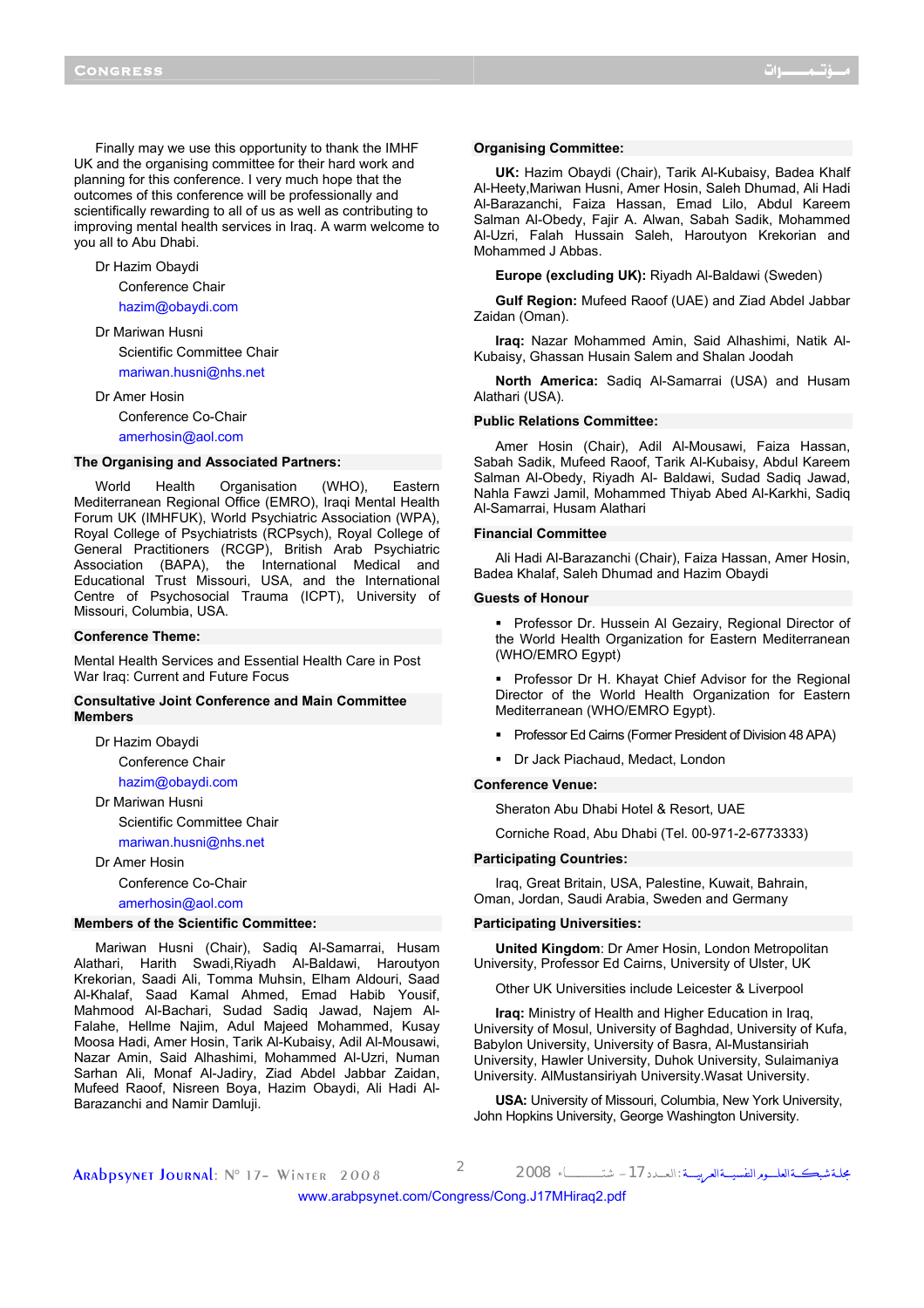#### **Sweden:** Uppsala University.

**Egypt:** Dr Elmahdy, Mohammed. Head of Psychiatry Department, Demietta College of Medicine, Al-Azhar University. Ain Shams University

## **Instructions to our Colleagues (chairpersons, discussants and moderators)**

 The success of each scientific session will depend on strict time management.

 Some sessions have discussion time at the end, while others don't; in these sessions please allow less than three minutes for each question after the presentation.

### **General Information to our Speakers**

 Time management of your presentation is of utmost importance; please do not exceed the allocated time for your presentation as such excessive time might leave impact on the other presentations.

 Language of conference either Arabic or English, however most delegates prefer their presentation in English.

 Slides and Video projection not available. An Overhead can be provided on request.

 Please bring your presentation on the evening before your presentation date, to the conference Secretary Room. This guarantees smooth delivery and avoids delays in your presentation in the following morning.

 Only presentations on CD-ROMs or USB memory sticks can be processed. Please note that the use of your own laptop will not be possible.

 The date and room of your presentation can be found in the conference programme, which will be available to delegates prior to the conference.

**Fees:** 

**Registration Fees:** \$300 or £150 for Delegates attending the entire scientific programme. These expenses cover meals and certificates of attendance.

**Workshop Fees:** \$100 per workshop **or** \$300 entitles the delegates to attend all workshop programmes. This covers meals for the day and certificates of attendance.

## **Accommodation and Flight Fees**

 Requests for accommodation and flights received after 1 January 2008 will not be processed. From then onwards delegates must arrange for their own flights and accommodation. However, registration for conference attendance will continue until 19 February 2008. We encourage early registration for both the main conference and the planned workshop training programmes.

 All delegates that arrange their own flights and accommodation will need only to pay the £150 (\$300) registration fee, which entitles them to take part in both the social and scientific programmes.

#### **Registration fees will cover**

 The scientific programme, relevant papers presented at the conference, delegates' folder and the certificate of attendance.

 Participation in the social programme, various trips and social activities. The planned social programme includes visits to museums, old towns and market places. Other social activities may include visits to historical sites.

#### **E-mail address for Conference Registration**

Dr Hazim Obaydi FRCPsych

Conference Chair

Consultant Psychiatrist, London

E-mail: hazim@obaydi.com

#### **Bank Transfer**

**Registration fees should be sent to the following** 

Barclays Bank

Highbury Branch, London, (UK), N5 1RD

Account Name: Conference Account IMHF

Sort Code: 20-44-86

Account Number: 40655384

### **Scientific Committee & Programme Chair**

#### Dr Mariwan Husni

Consultant Psychiatrist, Harrow Mental Health Trust, London

E-mail: mariwan.husni@nhs.net

**Continued Professional Development and Continued Medical** 

**Education (CPD & CME): 30 credit points planned to be achieved for attending the entire programme.** 

**التعضيد العلمي للمؤتمر سيتم تقييم المؤتمر من منظمة الصحة العالمية المرآز الإقليمي ونأمل على الحصول على 30 نقطة تعليمية للحضور الكامل للمؤتمر**

**AVERAGE TEMPERATURE IN THE UAE:** Winters and Springsexperience pleasant temperatures of around 20 degrees Celsius.

**TIME ZONE**: November through to February: GMT +4 Hours (Winter).

**ELECTRICAL CURRENT**: 220 Volts

**WEEKEND**: Fridays and Saturdays are the national weekends.

**Nearby major cities to the Conference Venue: Abu Dhabi, Dubai, Al-Ain, Sharjah, Ajman.** 

**Communications:** International telephone code for the UAE: 00-971 (02 for

Abu Dhabi)

**Airport:** 

Abu Dhabi International Airport is well connected; a distance of around 30 kilometres from the centre of the capital; a 25-minute journey by Taxi.

### **Currency:**

Currency Unit: Dirham; and UAE Dirham £1 = 7 UAED

مجلــة شبكـــةالعلــــــومالنفسيــــةالعربيـــــة :الـعــــدد-<sup>17</sup> شتــــــــــــــــــــاء <sup>2008</sup> <sup>3</sup> 2008 Winter– <sup>17</sup> °N :Journal Arabpsynet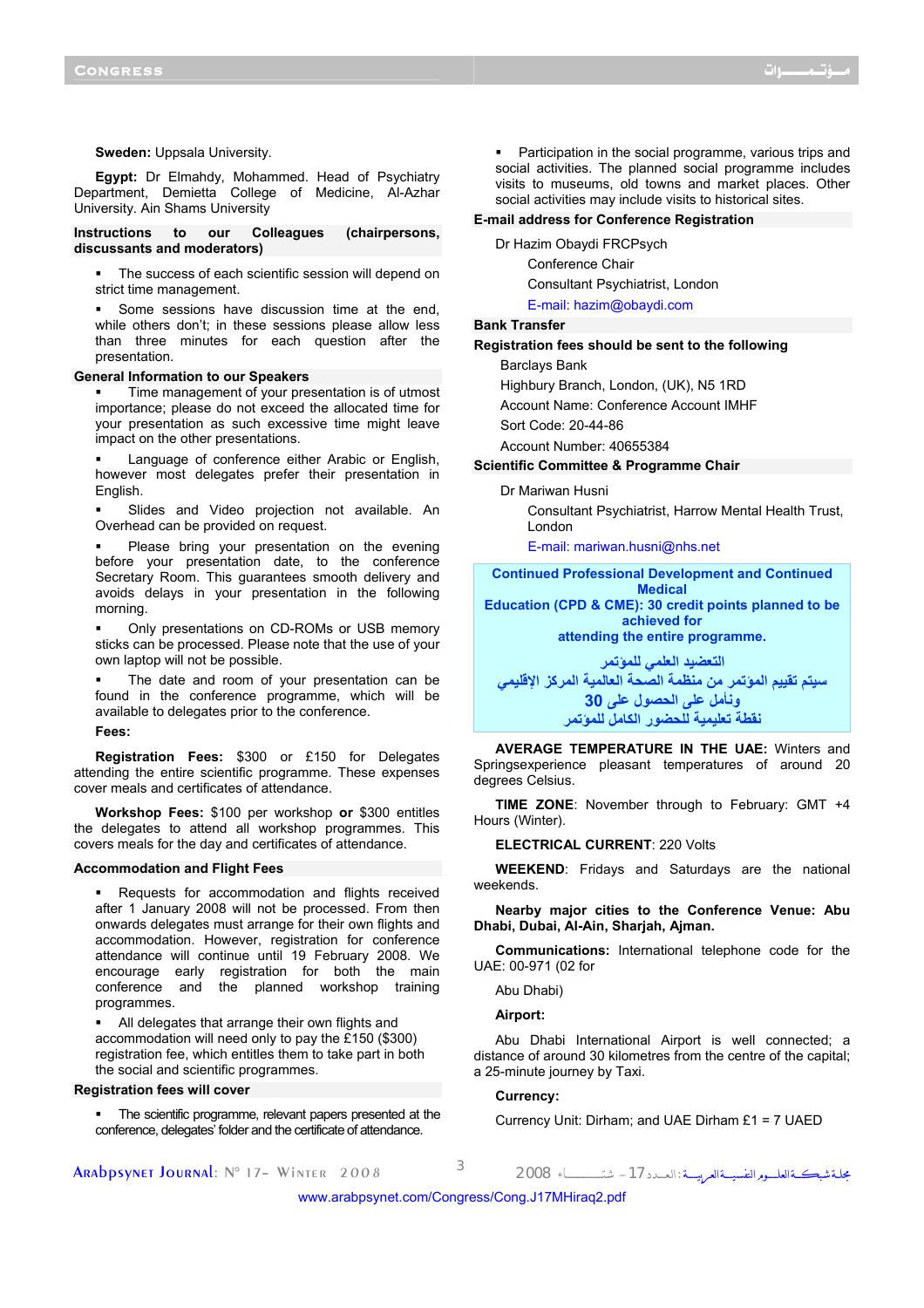• كلمة وزارة الصحة

• كلمة نقابة أطباء العراق

# **The Main Scientific Programme/ للمؤتمر العلمي البرنامج**

**Monday 18 February 2008 الاثنين** Arrival to Abu Dhabi **Registration**: 16.00 - 20.00

**Tuesday 19 February 2008 Opening Ceremonies**

**الثلاثاء 19 فيفري 2008 الافتتاح**

 10.00-12.00 **:** (Main Auditorium) Opening Ceremony & Keynote Speeches

 12.00-13.00**:** (Main Auditorium) Pharmaceutical Fair &Exhibition

**Hall 1:** Poster Session

13.00-14.00**:**Lunch

 15.00-18.00: (Main Auditorium) **Symposium (1)** The essence and prioritiesof mental health services in post war **Iraq** 

19.00-21.00**:** (Main Auditorium) Dinner

#### **Wednesday 20 February 2008 الأربعاء**

 09.30-12.30: (Main Auditorium) **Symposium (2)** PTSD Adults Services: Prevention, coping andtreatment approaches

**Workshop (1):** (Hall 1) Paediatric Implications of maternal diseases on the unborn and future child

**Workshop (2):** (Hall 2) Local Solution for local problems: Development of culturally appropriate services for those in mental distress

13.00-14.00 : (Main Auditorium) Lunch

 15.00-18.00: (Main Auditorium) **Symposium (3)** PTSD Children Services: Coping and Treatment approaches

**Workshop (3):** (Hall 1) Food intolerance, Irritable Bowel Syndrome ISB, obesity & fatty liver disease

19.00-21.00 (Main Auditorium)Dinner

**Thursday 21 February 2008 الخميس**

 09.30-12.30: (Main Auditorium) **Symposium (4)** The outcomes of evidence based psychiatric research and practice

**Workshop (4)** (Hall 1) Hypertension and management of brain injury

**Workshop (5)** (Hall 2)Psychological support for children of war

#### $13.00 - 14.00$  Lunch

 15.00-18.00: (Main Auditorium) **Symposium (5)** Addiction, rehabilitation and other self harming behaviours

**Workshop 6** (Hall 1) ECT Evidence based clinical practices

**Symposium (6)** (Hall 2)The contributions of multidisciplinary teams and the psychosocial perspectives to mental health

 19.00-22.00: (Main Auditorium) Dinner & Official Conference End; Recommendation

**Friday 22 February 2008 : Departure** 

**الجمعة 22 فيفري 2008 العودة وانتهاء فعاليات المؤتمر**

**افتتاح المؤتمر /Ceremony Opening**

#### **19 February 2008**

• كلمة المؤتمر وترحيب بالمؤتمرين للدكتور حازم العبيدي رئيس

• كلمة منظمة الصحة العالمية المركز الإقليمي لشرق المتوسط

• كلمة ممثل وزارة الصحة في إقليم كردستان العراق

• كلمة الجمعية الطبية العراقية في المملكة المتحدة

• كلمة الكلية الملكية للطب العام بالمملكة المتحدة

• كلمة ممثل منتدى الصحة النفسية العراقية بالمملكة المتحدة

• كلمة الجمعية الطبية العراقية في ألمانيا

• أوراق افتتاح المؤتمر الرئيسية

 $\blacksquare$  10.00-12.00 Main Auditorium /

**Welcome, Greetings and Main Keynote Speeches** 

**Main Keynote Speeches / الإفتتاح جلسة**

### **19 February 2008**

 10.00-12.00 Main Auditorium Chair: Dr. Hazim Obaydi Discussant: Professor Namir Damluji

### **1. Coping With Peace: The Northern Irish Experience /**

**من تجربة إيرلنده الشمالية في السلام**

Professor Ed Cairns Former President of Division (48) APA, Professor of Psychology at University of Ulster, UK.

**2. Psychosocial Intentions: From former Yugoslavia to Iraq/ رؤى نفسية واجتماعية من خبرة وتجربة الحرب اليوغسلافية**

Dr Jack Piachaud Consultant Psychiatry, Medact, Grayston Center, 28 Charles Square, London N1 6HT.

**Symposium 1:The essence and priorities of mental health الجلسة الأولى: في أوليات وأسبقيات** / **Iraq war post in services الخدمات النفسية**

19 February 2008, 15.00-18.00 Main Auditorium

Chair: Dr Amer Hosin Discussant: Dr Mohammed Al-Uzri

**3. Inter Agency Standing Committee (IASC) Guidelines and Emergency Mental Health and Psychosocial Support/ مبادئ وإرشادات الدعم النفسي والإجتماعي وخطط طوارئ الصحة النفسية**

> Dr Mohammed T. Yasamy Regional Advisor, Mental Health and Substance Abuse, WHO, EMRO, PO Box 7608 Nasr City 11371, Cairo

مجلــة شبكـــةالعلــــــومالنفسيــــةالعربيـــــة :الـعــــدد-<sup>17</sup> شتــــــــــــــــــــاء <sup>2008</sup> <sup>4</sup> 2008 Winter– <sup>17</sup> °N :Journal Arabpsynet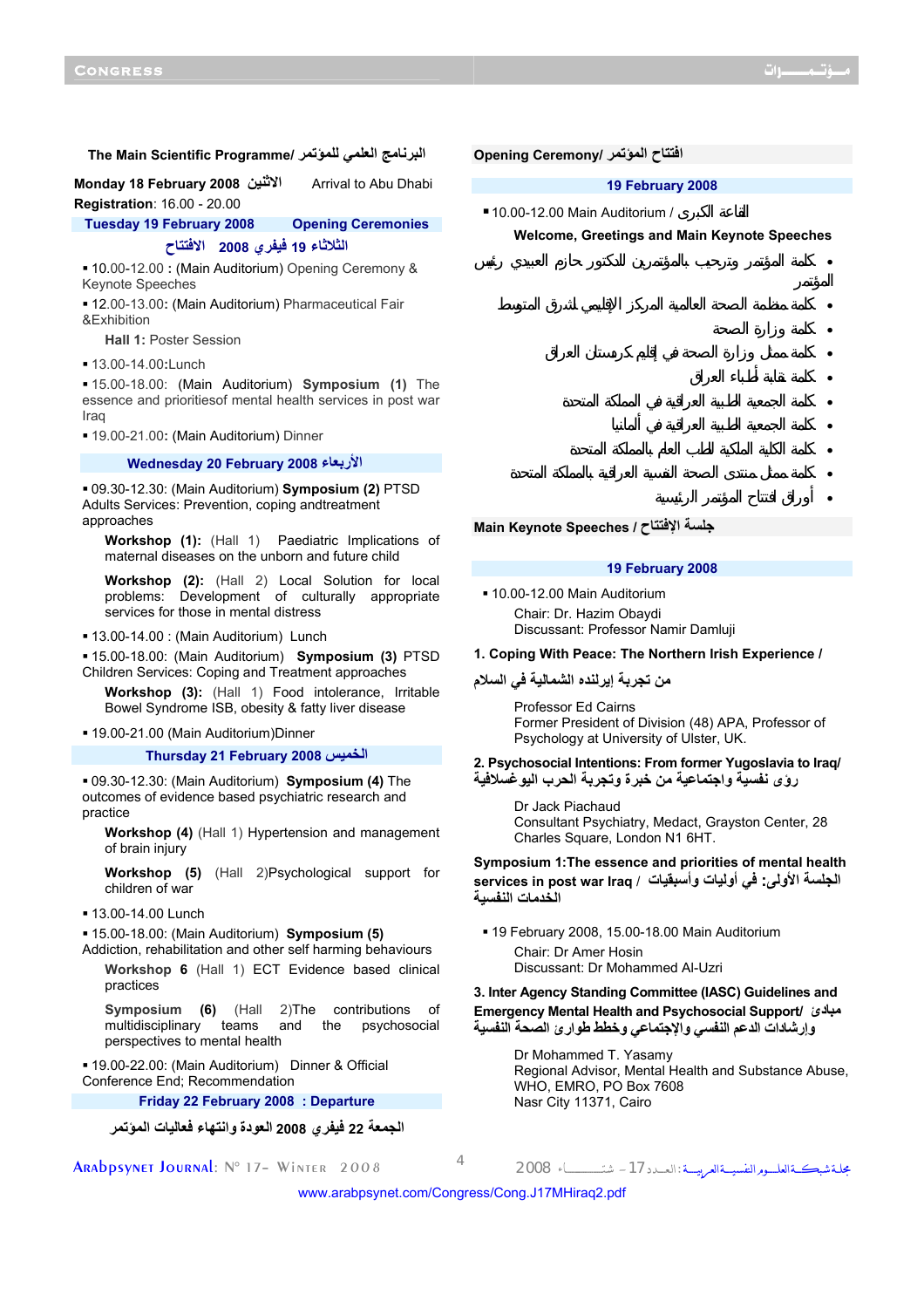# **4. Risk Reduction and Emergency Preparedness: A التهيء للطوارئ وتقليل المخاطر: /Perspective Health Mental رؤية في الصحة النفسية**

Dr. Nada Alward Health Action in Crises Cluster, WHO (HQ), 20 Avenue Appia, 1211 Geneva 27, Switzerland.

## **5. Developing Iraq's Mental Health Policy***/* **سياسات تطوير الصحة النفسية بالعراق**

Dr Hamada I Hamid Department of Neurology and Psychiatry, New York University, New York Dr Anita Everett Department of Community and General Psychiatry, John Hopkins School of Medicine, Baltimore, USA.

# **6. Towards a better Educational and Training Programme in Mental Health in Iraq/ وتعليم تدريب أجل من أفضل للصحة النفسية بالعراق**

Professor Abdul-Monaf Al-Jadiry Chair of Department of Psychiatry, Jordanian University, Amman, Jordan.

# **7. Role of International Educational Institutions in**

**Supporting Mental Health services in Iraq/ المؤسسات دور الدولية في دعم الخدمات النفسية بالعراق**

> Dr Majid Al-Yassiri Consultant Psychiatrist at Barnes Hospital, South Worple Way, London SW14 8SU.

**8. Arab Older Adults - An Army with High Psychiatric Morbidity Begging Specialised Services / نفس طب الشيخوخة والمسننين من الاختصاصات المطلوبة**

> Dr Saad Al-Khalaf Consultant Psychiatrist and Senior Lecturer at St. George's Hospital & Surrey and Borders NHS Trust, UK.

# **9. Voluntary Mental Health Services: Learning from the /experience UKدور المؤسسات غير الحكومية في الخدمات النفسية وخبرة المملكة المتحدة في هذا الحقل**

Dr Saleh Dhumad Specialist Registrar, Park Royal Centre for Mental Health, Central Way, London NW10 7NS, UK.

**10. Role of Ministry of Higher Education in the Developmental of Mental Health Policies and Services in دور وزارة التعليم العالي في تطوير سياسات وخدمات الصحة /Iraq النفسية بالعراق**

> Dr. Qassim Hussein Salih Professor of Psychology ,Head of Iraqi Psychological Association, Salahuddin University, Erbil, Iraq.

**Symposium 2: PTSD adults services: Prevention,coping الجلسة الثانية: اضطرابات ما بعد / approaches treatment and الصدمات والكوارث**

**الوقاية والعلاج والتأهيل والتعامل مع ضغوط الكوارث لدى الكبار**

20 February 2008, 09.30-12.30 Main Auditorium

Chair: Dr Saad Khalaf

Discussants: Professor Ziad Abdel Jabbar Zaidan

## **11. Impact of the War on Mental and Somatic Health Status and Essential Health Care Needed for the Iraqi People**

Dr Hikmet Jamil Wayne State University, Division of Occupational & Environmental Health, 300 Woodward Avenue, Suite 808. Detroit, Michigan, 48201, USA.

## **12. Prevalence of Psychiatric Morbidity among Plastic Surgery Patients with Mutilated Ears**

Dr Ali R Zarzoor Consultant Psychiatrist, Ibn Rushd Mental Hospital, Baghdad, Iraq.

### **13. The impact of the War on Recently Arrived Iraqi Refugees to Sweden-Clinical observations**

Dr Riyadh Al-Baldawi Professor of Psychiatry at Oriental Health Medical and Rehabilitation Centre, Stockholm, Sweden.

### **14. Coping with Catastrophe: An Islamic Perspective**

Dr Abdul Basit Former Assistant Professor of Psychiatry, Feinberg School of Medicine, North- Western University, Chicago.

## **15. The Role of Spirituality in Coping with Trauma: An Islamic Perspective**

Dr. Aisha (Laureen) Hamdan

Assistant Professor in Community Medicine, College of Medicine, University of Sharjah, P. O. Box 27272, Shariah, UAE.

# **16. Prevention of Post-Traumatic Stress Disorder in Times of War**

Dr. Numan S. Ali and Tori Snell Formerly in Ibn Rushd Psychiatric Hospital, Baghdad. Currently in Al –Rashid Hospital Centre, Amman, Jordan.

### **17. Quality of Life among College Students in Iraq**

Dr Maha Sulaiman Younis, Hussain Alkaisi, Kamini Vasudev, Allan Young College of Medicine, University of Science and Technology, Jordan.

### **18. Counselling Interview: Thoughts and Applications**

Dr. Qassim Hussein Salih Professor of Psychology ,Head of Iraqi Psychological Association, Salahuddin University, Erbil, Iraq

#### **19. Pharmacological Treatment of PTSD**

Dr Iyad Khreis 4800 Royal Lytham Drive, Columbia, Missouri 65203, USA & Royal Oaks Hospital, Missouri.

**Symposium 3: PTSD children services: Prevention, coping and treatment approaches/ اضطرابات :الثالثة الجلسة ما بعد الصدمات والكوارث**

**الوقاية والعلاج والتأهيل والتعامل مع ضغوط الكوارث لدى الأطفال** 20 February 2008, 15.00-18.00 Main Auditorium

مجلــة شبكـــةالعلــــــومالنفسيــــةالعربيـــــة :الـعــــدد-<sup>17</sup> شتــــــــــــــــــــاء <sup>2008</sup> <sup>5</sup> 2008 Winter– <sup>17</sup> °N :Journal Arabpsynet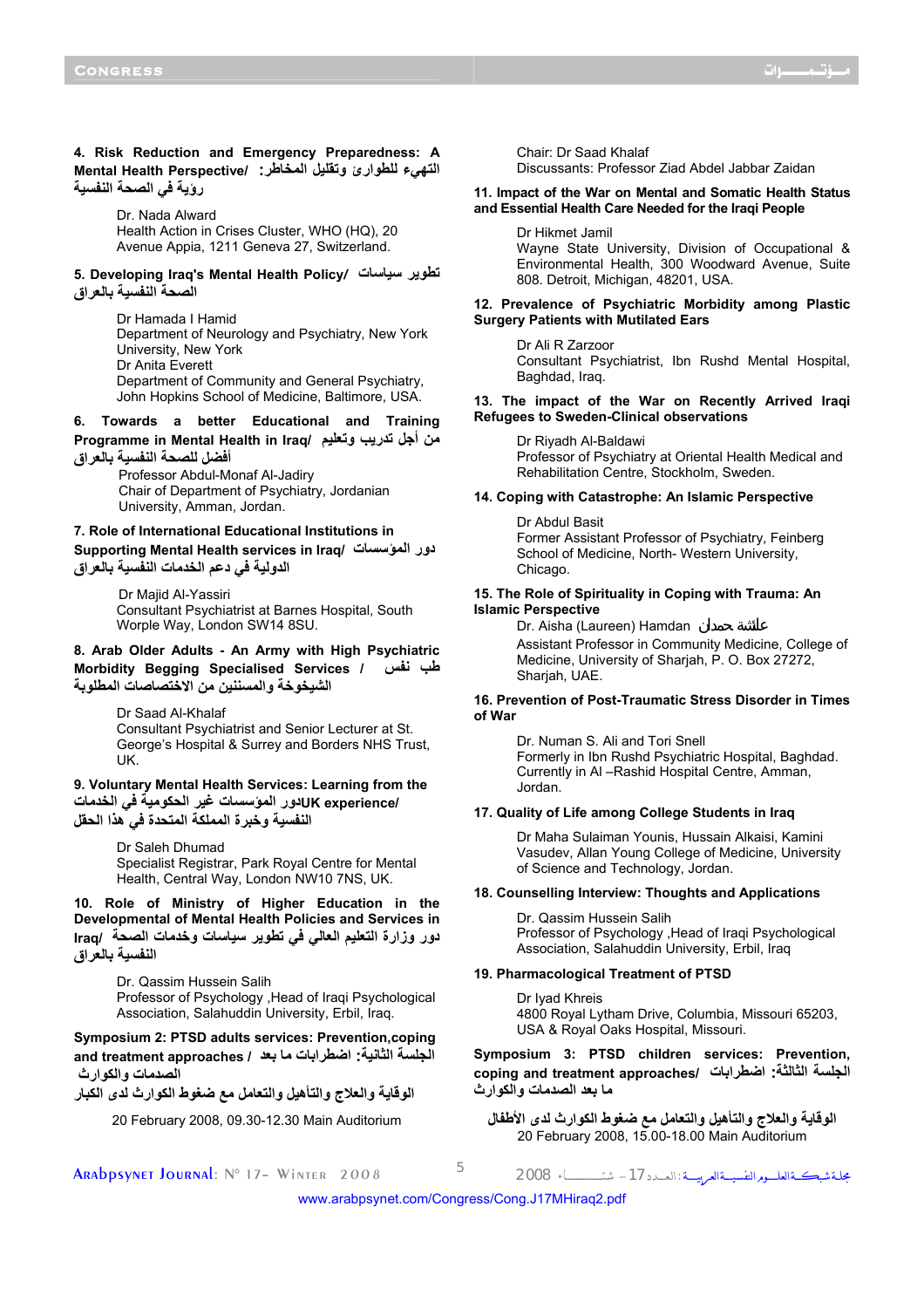Chair: Professor Sami Timimi Discussant: Professor Abdul Basit

## **20. Post Traumatic Stress Disorder in Children**

Dr Saeed Sami Noori Alhashimi Al-Mustansirya College of Medicine, Baghdad, Iraq

## **21. Post Traumatic Stress Disorder among Children in Salahuddin Governorate, Iraq**

Dr Omar Kairiddin Banoosh Alayoubi Ministry of Health (Salahuddin Centre for Continued Education), Tikrit, Iraq.

## **22. War Trauma and Child Mental Health Services in Kurdistan Region of Iraq**

Dr. Abdulbaghi Ahmad

Department of Neuroscience, Child and Adolescent Psychiatry, Uppsala University, Sweden.

## **23. Exposure to War Trauma and PTSD among Parents and Children in the Gaza Strip**

Dr Abdel Aziz Mousa Mohammed Thabet Consultant Child and Adolescent Psychiatrist, Gaza Community Mental Health Programme, El Rasheed Street. PO Box 1049, Gaza, Palestine.

## **24. Psychosocial Programs for Schools in Iraq: Baghdad, Babylon & Kabala Regions**

Dr Saeed Sami Noori Alhashimi AlMustansirya College of Medicine, Baghdad, Iraq.

## **25. The Development of Child Psychiatric Services**

Dr Mohammed Juma Abbas MRCPsych Specialist Registrar, UK.

## **26. Family Medicine and Primary Care Psychiatry**

Dr Layth Delaimy MRCGP Family Physician & Postgraduate Educational Supervisor, Surrey, England. Representative of the Royal College of General Practitioners, UK.

# **Symposium 4: The outcomes of recent evidence based psychiatric research and practice / نتائج :الرابعة الجلسة واآتشافات البحوث الحديثة في الطب النفسي**

21 February 2008, 09.30-12.30 Main Auditorium

Chair: Dr Tarik Al-Kubaisy Discussant: Professor Abdul-Monaf Al-Jadiry

## **27. Clinical Assessment of Olanzapine in Iraqi Schizophrenic Patients**

Dr Saeed Sami Noori Alhashimi College of Medicine Al-Mustansiriya University, Baghdad, Iraq.

## **28. Dissociative Convulsions: Assessment, Management, and Long Term Outcome**

Dr Sudad Jawad FRCPI, FRCPsych and Dr Nahla Jamil FRCP, MRCPsych Welsh Neuropsychiatry and Brain Injury Unit, and Gwent NHS Trust, UK.

#### **29. Antidepressant and Suicidality**

مجلــة شبكـــةالعلــــــومالنفسيــــةالعربيـــــة :الـعــــدد-<sup>17</sup> شتــــــــــــــــــــاء <sup>2008</sup> <sup>6</sup> 2008 Winter– <sup>17</sup> °N :Journal Arabpsynet

Dr Iyad Khreis

Royal Oaks Hospital, Columbia, Missouri 65203, USA, E-mail: ikreis@pbhc.org .

**30. Correlation between Anger and Depression**  Prof. Elham Khattab Alijammas

Mosul Medical College, Mosul, Iraq.

## **31. Cross Sectional Study of Psychiatric Outpatient Clinic in Baghdad University Hospital**

Dr Maha Sulaiman Younis College of Medicine, University of Science and Technology, Jordan.

## **32. The Frontal Lobe: New Concepts, Assessment and Management**

Dr Sudad Jawad (FRCPI, FRCPsych) and Dr Nahla Jamil (FRCP, MRCPsych)

Welsh Neuropsychiatry and Brain Injury Unit and Gwent NHS Trust, UK.

# **33. Investigating Existing Mental Health Facilities in Iraq and Developing more Community based Support Services**

Dr Ali J Hadi Al-Barazanchi Acton, London, UK.

#### **34. PTSD among a Sample of Baghdad University Students**

Dr Natik Al-Kubaisy Psychological Research Centre, Baghdad University Dr Tarik Al-Kubaisy Lincoln Mental Health Trust, UK.

### **35. A Critical Examination of the 'Leadership Competencies' in thePsychiatric Hospital, Kingdom of Bahrain**.

Haitham Jahrami Psychiatric Hospital, Ministry of Health, Kingdom of Bahrain P.O Box 5128. Gordon Marnoch and Ann-Marie Gray School of Policy Studies, University of Ulster, Jordanstown, County Antrim, UK, BT37 0PQ.

**Symposium 5:Addiction, rehabilitation and other self الجلسة الخامسة: الإدمان والتأهيل / behaviour harming والسلوآيات الأخرى لإيذاء النفس**

21 February 2008, 15.00-18.00 Main Auditorium

Chair: Dr Najem Al-Falehe Discussants: Dr Tomma Muhsin Dr Saeed Sami Noori Alhashimi

**36. Understanding the Neuroscience of Addiction to help develop Substance Abuse Treatment and Prevention Programs** 

> Dr Husam Alathari Psychiatry and Behavioural Medicine, George Washington University.

#### **37. The Affliction of Addiction in Baghdad**

Dr Mohamed Thiyab Abed Al-Karkhi National Rehabilitation Centre, Abu Dhabi, UAE.

## **38. Psychosocial Stresses Among the Drug Addicts and non-addicts: Comparative Study**

Ali Kadhim Al-Shemary and Mahdi Hattab Al-Atabee Wassit University, Iraq.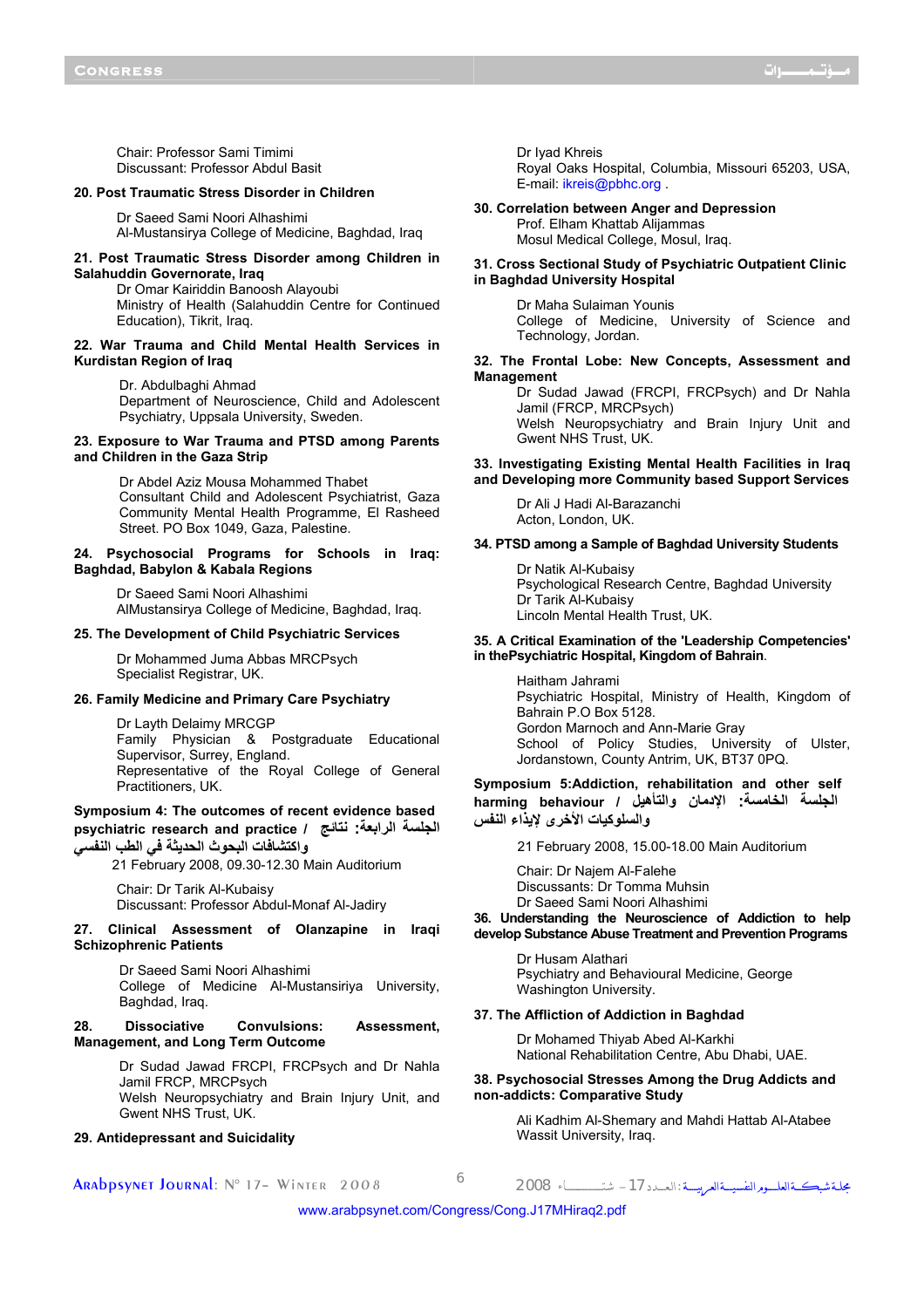### **39. The Influence of Group Therapy on the Substance Misuse Patients**

Dr Talib Kafaji National Rehabilitation Centre, Abu Dhabi, UAE & Dr Shamil Wanigaratne National Addiction Centre, London.

## **40. Assessment and Management of Suicidal Behaviour**

Dr Mahmood Al-Bachari Chester, UK.

## **41. Suicide in the Kurdistan Region of Iraq**

Dr Vian Nissan Hanna Kurdistan Region, Iraq.

#### **42. Deliberate Self Harm among Kurdish Women and Young Females in Kurdistan**

Dr Kazhan Ali Taufiq Kadir Kurdistan Region, Iraq.

## **43. Female genital mutilation among girls and women attending one of the Suleimaniya Primary health care centres**

Dr Kazhan Ali Taufiq Kadir Kurdistan Region, Iraq.

## **POSTER SESSION**

#### **19 February 2008**

12.00-13.00 Hall 1

Chairs and Coordinator: Dr Saleh Dhumad & Dr Saad Al-**Obiady** 

## **44. Descriptive Study of TCD (Transcranial Doppler) use in Neurological Diseases**

Dr Hayder Kadhum Hassoun Kufa Medical College, Iraq.

## **45. Attitudes to ECT of Medical Students in the UK, Egypt and Iraq: A Transcultural Perspective**

Dr Mohammed Juma Abbas MRCPsych Specialist Registrar, UK.

## **46. Psychoneurotic Profiles of Lower Limb Orthotic Patients Attending Governmental Workshops Baghdad City**

Dr Alaa Saeed Hadi Alobaidi Assistant Professor, College of Health & Medical Technology, University of Baghdad.

## **47. Introduction to the Medical and Psychological Rehabilitation Centre in Iraq**

Dr Aqeel Ibrahim Salih Al-Sabbagh Consultant Psychiatrist, Bahjet Al Fuad Rehabilitation Centre for Torture Victims (BFRCT), Basrah, Iraq.

## **48. Death Anxiety Perceived by University Academics in Iraq**

Faris Kamal O. Nadhmi Psychology Department, University of Baghdad.

### **49. Doctors' Narratives in Exile: A Qualitative Study**

Dr Saadeh George MRCPsych Consultant Psychiatrist, UK.

مجلــة شبكـــةالعلــــــومالنفسيــــةالعربيـــــة :الـعــــدد-<sup>17</sup> شتــــــــــــــــــــاء <sup>2008</sup> <sup>7</sup> 2008 Winter– <sup>17</sup> °N :Journal Arabpsynet

**Symposium 6: The contributions of multidisciplinary teams and the psychosocial perspectives to mental health الجلسة السادسة: إسهامات الفرق المتناظرة المتعدد /services التخصصات في الصحة النفسية**

21 February 2008, 15.00-18.00, Hall 2

Chair: Dr Riyadh Al-Baldawi Discussants: Dr Mahmood Al-Bachari Professor Adil Al-Mousawi

# **50. Social Changes in Post War Iraq**

Dr Faiir J Alwan Hull, UK.

## **51. The Role of Social Work in Mental Health**

Emad Lilo Liverpool University, Liverpool, UK, E-mail: emadlilo@tiscali.co.uk, Tel. 0044 (0) 789194 9098.

## **52. Psychological Rehabilitation in Post War Iraq**

Dr Mohammed Elmahdy Head of Psychiatry Department, Damietta College of Medicine, Al-Azhar University.

## **53. Mind – Body Medicine: Applications to Mental Health**

Yasmin Buraik Psychiatric Service Division, Saudi Aramco Medical Organisation, Saudi Arabia.

# **54. Asperger's Syndrome: A Transcultural Dilemma**

Dr Sudad Jawad and Nahla Jamil Welsh Neuropsychiatry and Brain Injury Unit, Gwent NHS Trust, Wales, UK.

## **55. The Abusive Childhood and its Relationship with Anxiety, Depression and Borderline Personality Disorder**

Suad Abdalla Mohammed Al-Besher P. O. Box 7988 - 32100 Hawally, Kuwait.

### **56. Psychological Disorders of the Elderly**

Dr Othman Alasfour Social Development Officer in charge of Psychological Services Prime Minster Office, Kuwait.

#### **57. Doctors-Patient Relationship**

Dr Saadi Ali FRCPsych Consultant Psychotherapist, Community Mental Health Team, Manor Road, Beverley, HU17 7SG, UK.

## **58. Proposal for Mental Health Care Delivery System changes in Iraq**

Namir Damluji Professor of Psychiatry, University of California, San Diego, USA.

# **ورشات العمل /Workshops**

**البرنامج العلمي لورشات / Programmes Training Workshop العمل التدريبية**

**WHO Accredited Workshops Workshop Programmes Coordinator: Dr Amer Hosin/ منسق برامج ورشات العمل: د. عامر حسين**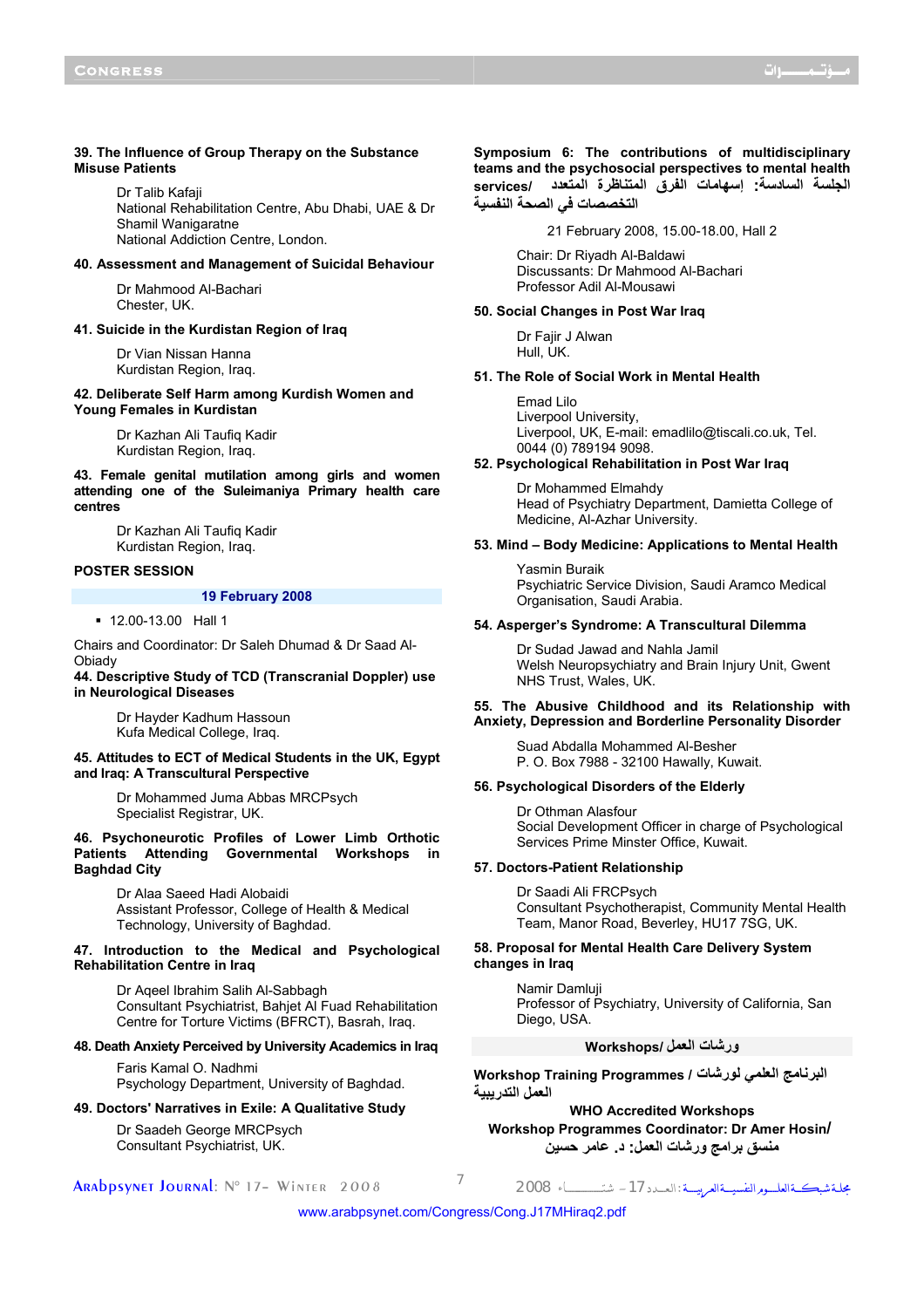## **Wednesday 20 February 2008**

### 09.30-12.30

## **Workshop (1)**

## Dr Majeed H Jawad

Consultant Paediatrician, Chief Royal College Examiner Surrey & Sussex Healthcare NHS Trust, Canada Avenue, Redhill Surrey RH1 5RH,UK

#### **Hall 1**

Paediatrics & Maternity Health: Wheezy infants and Asthmatic child. Implication of maternal diseases on the unborn and future child

#### $-09.30-12.30$

**Workshop (2)** 

Professor Sami Timimi

Consultant Child and Adolescent Psychiatrist and Director of Postgraduate Medical Education, Lincolnshire Partnership NHS Foundation Trust, UK

#### **Hall 2**

Local solution for local problem: Development of culturally appropriate services for those in mental distress

## 15.00-18.00

# **Workshop (3**

Professor Nadim Y Haboubi Consultant Physician/Gastroenterologist, Wales,UK Dr Nuha A. A. Haboubi Consultant in Chemical Pathology, Endocrinology and Metabolism, Wales, UK

#### **Hall 1**

Food intolerance, Irritable Bowel Syndrome, obesity and fatty liver disease

# **Wednesday 21 February 2008**

# $-09.30 - 12.30$

**Workshop (4a)** 

Dr Baha Al-Wakeel FRCP Consultant in Accident and Emergency Department, Middlesex Hospital, London

#### **Hall 1**

(4a) A & E and Hypertension Workshop

## **Workshop (4b)**

Dr Sudad Jawad FRCPsych Consultant Neuro-Psychiatrist/Senior Lecturer, UK

#### **Hall 1**

(4b) Management of Patients with Brain Injury

09.30 - 12.30

### **Workshop (5)**

Dr Dalia Mohammed Moemen, Department of Psychology, Ain Shams University, Bashaer Bader , Kuwait

#### **Hall 2**

Part I: Psychological Support for Children of War Part II: Loss, Bereavement & Support

# $-15.00 - 18.00$

**Workshop (6)** 

مجلــة شبكـــةالعلــــــومالنفسيــــةالعربيـــــة :الـعــــدد-<sup>17</sup> شتــــــــــــــــــــاء <sup>2008</sup> <sup>8</sup> 2008 Winter– <sup>17</sup> °N :Journal Arabpsynet

Dr Majid Al-Yassiri FRCPsych Consultant Psychiatrist Barnes Hospital, South Worple Way, London SW14 8SU

# **Hall 1**

ECT Evidence based clinical practice

**Workshop Training Programmes ورشات العمل التدريبية**

# **Registration: 19/2/2008- 21/2/2008 Form: Abu Dhabi, UAE**

| Fee per a person per workshop: \$ 100 |  |  |  |  |  |  |  |  |  |  |  |  |  |
|---------------------------------------|--|--|--|--|--|--|--|--|--|--|--|--|--|
|                                       |  |  |  |  |  |  |  |  |  |  |  |  |  |
|                                       |  |  |  |  |  |  |  |  |  |  |  |  |  |
|                                       |  |  |  |  |  |  |  |  |  |  |  |  |  |
|                                       |  |  |  |  |  |  |  |  |  |  |  |  |  |
|                                       |  |  |  |  |  |  |  |  |  |  |  |  |  |
|                                       |  |  |  |  |  |  |  |  |  |  |  |  |  |
|                                       |  |  |  |  |  |  |  |  |  |  |  |  |  |
|                                       |  |  |  |  |  |  |  |  |  |  |  |  |  |

# **ورشات العمل المرغوبة Registration Workshops**

Please specify the workshops you intend to attend

## **Date Signature:**

**آخر موعد للتسجيل (2008/02/18)** Registrations for Deadline Forms should be e-mailed to:

- ترسل استمارات التسجيل على العناوين التالية أيضا بالبريد الإلكتروني
	- Dr Hazim Obaydi Conference Chair hazim@obaydi.com
	- Dr Mariwan Husni Scientific Committee Chair mariwan.husni@nhs.net
	- Dr Amer Hosin Conference Co-Chair amerhosin@aol.com

## **سيتم تقييم آل حضور ورشة تعليمية ب 15 نقطة تعليمية مع التزويد بشهادة**

## **Workshop 1: Paediatric and Maternal Health**

### **Part I**

The Wheezy Infant: Practical approach to the diagnosis and management.

• The Asthmatic child and implication of allergy; Practical approach to the diagnosis and management.

- The use of various devices in treating asthma.
- Dr Majeed H Jawad Consultant Paediatrician, Chief Royal College Examiner Surrey & Sussex Healthcare NHS Trust, Canada Avenue, Redhill, Surrey RH1 5RH, UK E-mail: mhjawad@btinternet.com Hospital E-mail: majeed.jawad@sash.nhs.uk

**Tel**. 0044 1737 231759 **Mobile**. 0044 7960192695 **Fax.** 0044 1737 231911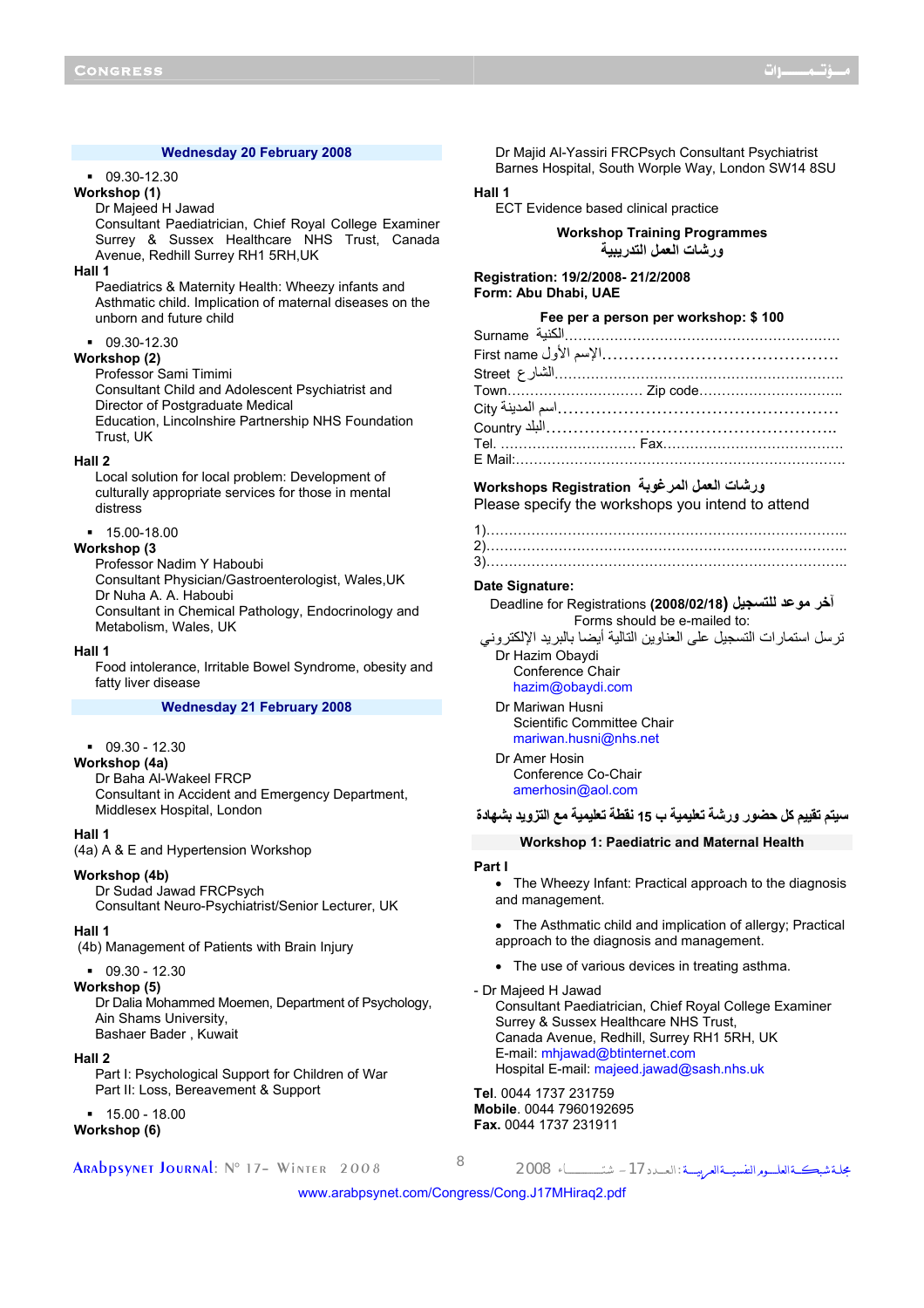#### **Objectives**

This workshop is an interactive workshop and intends to use a variety of learning methods including lecture, group discussion and presentation of submitted case scenarios

#### **Learning outcomes**

By the end of this workshop trainees should be able to:

i) Understand the various causes and means of identification of different conditions leading to cough and wheezing in infants and children.

ii) To develop skills in the use of various age appropriate devices in treating wheezing and asthma.

iii) To familiarize candidates with the implication of allergy on asthma and the most recent studies in this area.

#### **Part II**

#### **Implications of maternal disease on the unborn and future child**

A review article illustrating the importance of various conditions, which affect the pregnant mother, and can be transmitted to the foetus or the newborn infant.

Awareness of attending doctors to such conditions can contribute to minimising the harmful effect on the unborn and future child. It also allows better understanding of the possible effect of these maternal problems and, therefore, better preparations for the delivery of the forthcoming baby as well as their management.

#### **Part III**

### **Perinatal outcomes of Breech presentation in the pretext mode of delivery**

- Dr Abdulrazak H. Alnakash

Head of Obs & Gynae Department Alkindy Medical College & Al- Elwiya Maternity Teaching

Hospital, Baghdad

**Objectives**: To choose the best mode of delivery for term, frank or complete, breech presentation through studying the perinatal outcome of each mode of delivery decided when managing a group of pregnant ladies presented with breech delivery in our centre.

**Design:** A prospective study

**Setting:** Al-Elwiya Maternity Teaching Hospital.

**Patients and Methods**: One hundred and fifty pregnant ladies presented at term with singleton, frank or complete, breech presentation for delivery in our centre during the period from May 2004 to August 2005.

Mode of delivery, parity, gestational age, maternal age, maternal medical illness, and birth weight where the variables that have been tested in each delivery included in the study to verify their relationship to perinatal outcome.

**Results**: No significant relationship is found between the occurrence of adverse perinatal outcome and the variables. However, mode of delivery was the major determinant of the perinatal outcome.

Of the 150 pregnant ladies, 46 were delivered vaginally, 32 had elective caesarean section, and the remaining 54 pregnant, had undergone an emergency caesarean section because they were presented with labour.

Thirteen (8.6 %) babies were adversely affected by the process of delivery, 9 (5%) of them were delivered by vaginal route, 3 (2 %) delivered by emergency caesarean section and one (0.6%) by elective caesarean section.

**Conclusion**: Elective caesarean section is regarded the safest way of delivery for those with term, frank or complete, breech presentation.

### **Workshop 2: Local Solutions for local problems: Developing culturally appropriate services for those in mental distress**

- Professor Sami Timimi

Consultant Child and Adolescent Psychiatrist and Director of Postgraduate Medical Education, Lincolnshire Partnership NHS Foundation Trust Visiting Professor of Child and Adolescent Psychiatry, Lincoln University Work Address: Ash Villa, Willoughby Road, Greylees, Sleaford, NG34 8QA, UK **Tel**. 0044(0)1529 488061 **Fax**. 0044(0)1529 488239 **E-mail**: stimimi@talk21.com

**Introduction:** This proposed workshop will be divided into 3 parts. Part one will introduce participants to key theoretical and empirical developments in the field of transcultural psychiatry.

Part two will invite participants to reflect on their own practice in their country of origin to explore how 'indigenous' models of mental distress can or cannot be accommodated to current systems in use in Western 'ethnopsychiatry'.

Part three will draw together the findings from parts one and two to create pragmatic frameworks that could enable such knowledge to be applied in clinical practice in the countries of origin of participants.

**Aims:** By the end of the workshop participants should: 1. Have acquired new knowledge about indigenous/traditional models of human distress 2. Be able to

compare, contrast and carry out some evaluation of the strengths/weaknesses of indigenous/traditional models of human distress as compared with modernist Western psychiatric models 3. Have new ideas on how to implement the knowledge gained in the workshop into individual clinical practice 4. Have new ideas on how to implement the knowledge gained into service development.

**Methodology:** Part one will be predominantly lecture style using a PowerPoint presentation. Part two will use a semistructured questionnaire as the basis for developing the discussion with participants encouraged to fill in this questionnaire as we proceed. Part three will be built around a theme of developing a PowerPoint presentation (which can be converted into a handout) live with the participants shaping the content of this PowerPoint. The purpose of this will be to start a process of collecting the accumulated knowledge of participants and through the collectively developed presentation/handout to then cascade this knowledge into the real world settings the participants work in, through them presenting our collective findings locally to other staff in their own clinics and hospitals.

مجلة شبكــةالعلــــوم النفسيـــةالعربيـــة :العبدد 17 – شتــــــــــــاء 2008 9<br>مجلة شبكــــة العلـــوم النفسيـــة العربيـــة : العبدد 17 – شتـــــــــــاء 2008 2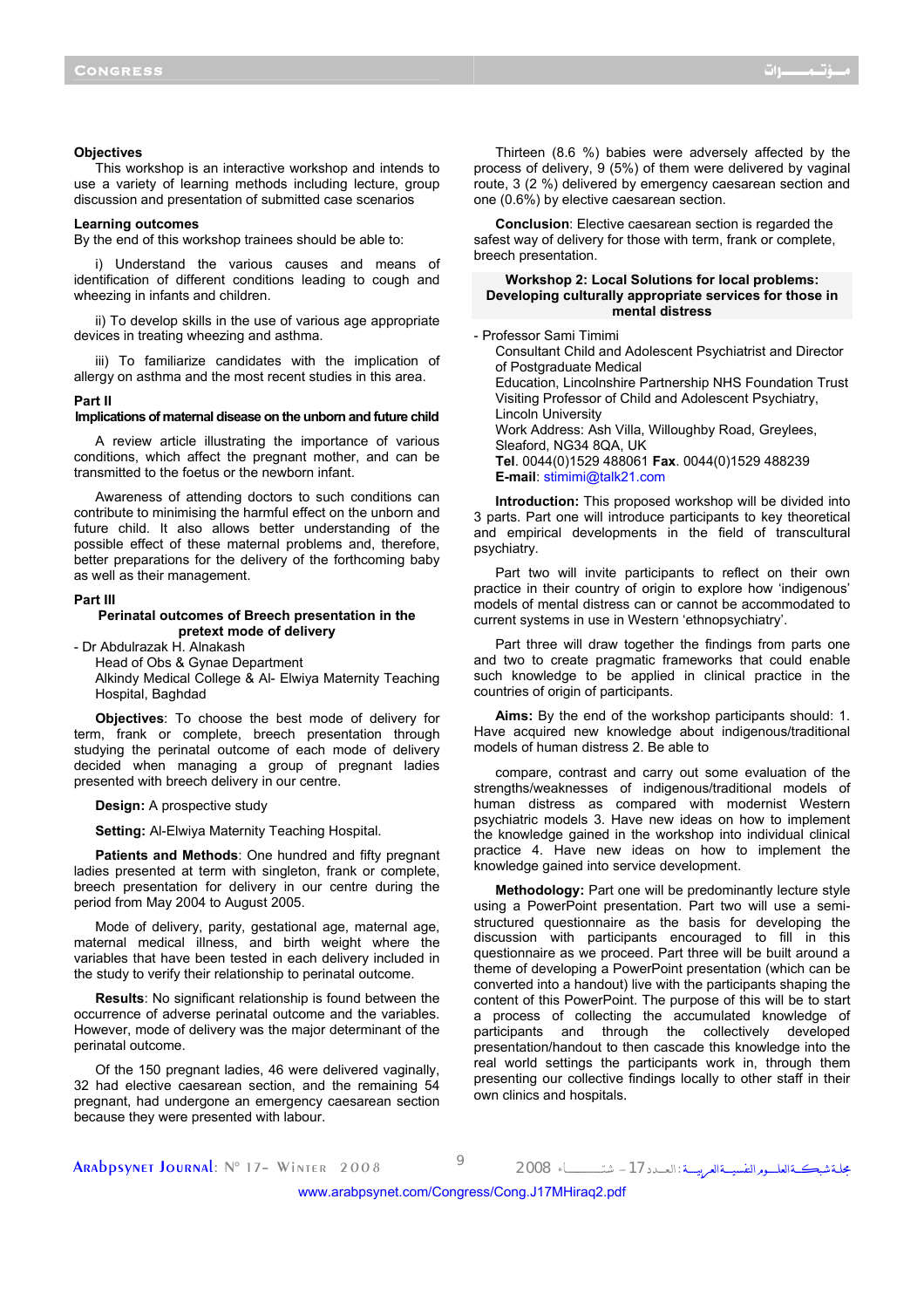**Analysis:** Reference throughout will be made to both empirical findings and theoretical frameworks through which we can interpret the significance of these findings. In the discussion sections local knowledge will be privileged as can be found in grounded theory and ethnographic approaches. However, in addition participants will be encouraged to reflect upon the processes behind which their professional knowledge was developed, to reflect on this and to attempt to disentangle this from local/indigenous systems of knowledge (such as, for example, those that may be present in Moslem beliefs about the self and the nature, causes, consequences and cures for states of human distress).

**Results and Conclusions:** It is hoped that participants will leave enriched with new directions to develop their professional lives, as well as new ideas on how to approach both clinical work and service development to make it more culturally congruent for service users. It is hoped that they will also leave with a presentation that they may wish to present to their colleagues. Those interested will also be invited to participate in possible future research/writing on the subject.

### **Workshop 3: Food intolerance, Irritable Bowel Syndrome (IBS), obesity & fatty liver disease**

- Professor Nadim Y. Haboubi MD FRCP
	- Consultant Physician/Gastroenterologist, Wales, UK & Dr Nuha A. A. Haboubi MB ChB, FRCPath, FEBMB, EurClinChem,Csci Consultant in Chemical Pathology, Endocrinology and Metabolism, Wales, UK

All aspects of IBS including classifications, pathogenesis, dietary manipulation, pharmacotherapy and psychological approaches will be discussed.

• A real chronic GI disorder of function manifested by a group of symptoms.

- Abdominal pain/discomfort
- Bloating/distension
- Constipation and/or diarrhoea
- Cyclical in nature
- No known structural or biomechanical abnormalities.
- Significantly affects quality of life.
- Need to treat the multiple symptoms of IBS.

• The second part of the workshop will focus on Obesity and the Metabolic Syndrome. A higher body weight is associated with an increased incidence of a number of conditions, including diabetes mellitus, cardiovascular disease, and non-alcoholic fatty liver disease, and with an increased risk of disability. Obesity is associated with an increased risk of all-cause mortality. The clustering of metabolic and pathophysiological cardiovascular risk factors has long been recognized but it was Reaven who popularized the syndrome in the Banting lecture of 1988. Since 1999, several major international or national organizations proposed their own definitions for the syndrome, named the metabolic syndrome. The absolute cardiovascular risk of the metabolic syndrome, however, is not necessarily higher than those of its individual components. The pathogenesis underlying the clustering of cardiovascular risk factors remains unclear. Factors including genetic disposition, obesity, insulin resistance

 and inflammation have been suggested as being involved. Since the metabolic syndrome is multifactorial in origin, strategies for reducing cardiovascular risk in individuals with the metabolic syndrome involve the management of multiple risks. Lifestyle changes are an effective first-line management; pharmacological interventions for hypertension, diabetes and dyslipidaemia are in accordance with established guidelines. Pharmacological and surgical therapies for obesity are effective in selected patients.

The final part of workshop will address Non-alcoholic fatty liver disease (NAFLD), which comprises of a wide spectrum of fat induced liver injury ranging from benign staetosis to cirrhosis and liver failure. NASH is not sufficiently recognized worldwide despite its' seriousness. The epidemiology, diagnosis, clinical course, prognosis and therapeutic options of NASH will be presented

The workshop may also discuss Polycystic Ovary Syndrome (PCO). PCO is the most common endocrine disorder in women affecting 20% of women in UK and 35% of Asian and Middle Eastern Women. In addition to being the main cause of Infertility, it carries multiple other clinical risks including Cardiovascular and Type 2 Diabetes. These clinical effects and risks will be discussed.

### **Workshop 4a: A & E and Hypertension**

- Dr Baha Al-Wakeel FRCP 4 Beaufort Road, London W5 3EA Accident and Emergency Department Middlesex Hospital E-mail: drbaha@hotmail.com

## **Workshop 4b: Management of Patients with Brain Injury**

- Sudad Jawad MBChB MD FRCPI FRCPsych Consultant Psychiatrist & Neuropsychiatrist Welsh Neuropsychiatry & Brain Injury Service **E-mail**: sudad.jawad@btinternet.com
- **Objectives** 
	- To improve and consolidate our knowledge of management of patients withTraumatic brain Injury through interactive sessions.
	- Apply systematic Neuropsychiatric assessments
	- Organize team approach in assessing patients' needs
	- Medium and long term community support

#### **Structure**

The second sessions on brain injury will focus on number of case presentations. The delegates would be divided into three groups and discuss and apply Neuropsychiatric assessment and management tools. At the end of these sessions the delegates should have gained more knowledge in the following:

Neuropsychiatric behavioural assessment

Screening for frontal lobe deficits

Setting up their won teams with special responsibility towards patients with TBI

Gaining more competence in meeting the long-term needs of patients following a period of rehabilitation.

مجلــة شبكـــةالعلــــــومالنفسيــــةالعربيـــــة :الـعــــدد-<sup>17</sup> شتــــــــــــــــــــاء <sup>2008</sup> <sup>10</sup> 2008 Winter– <sup>17</sup> °N :Journal Arabpsynet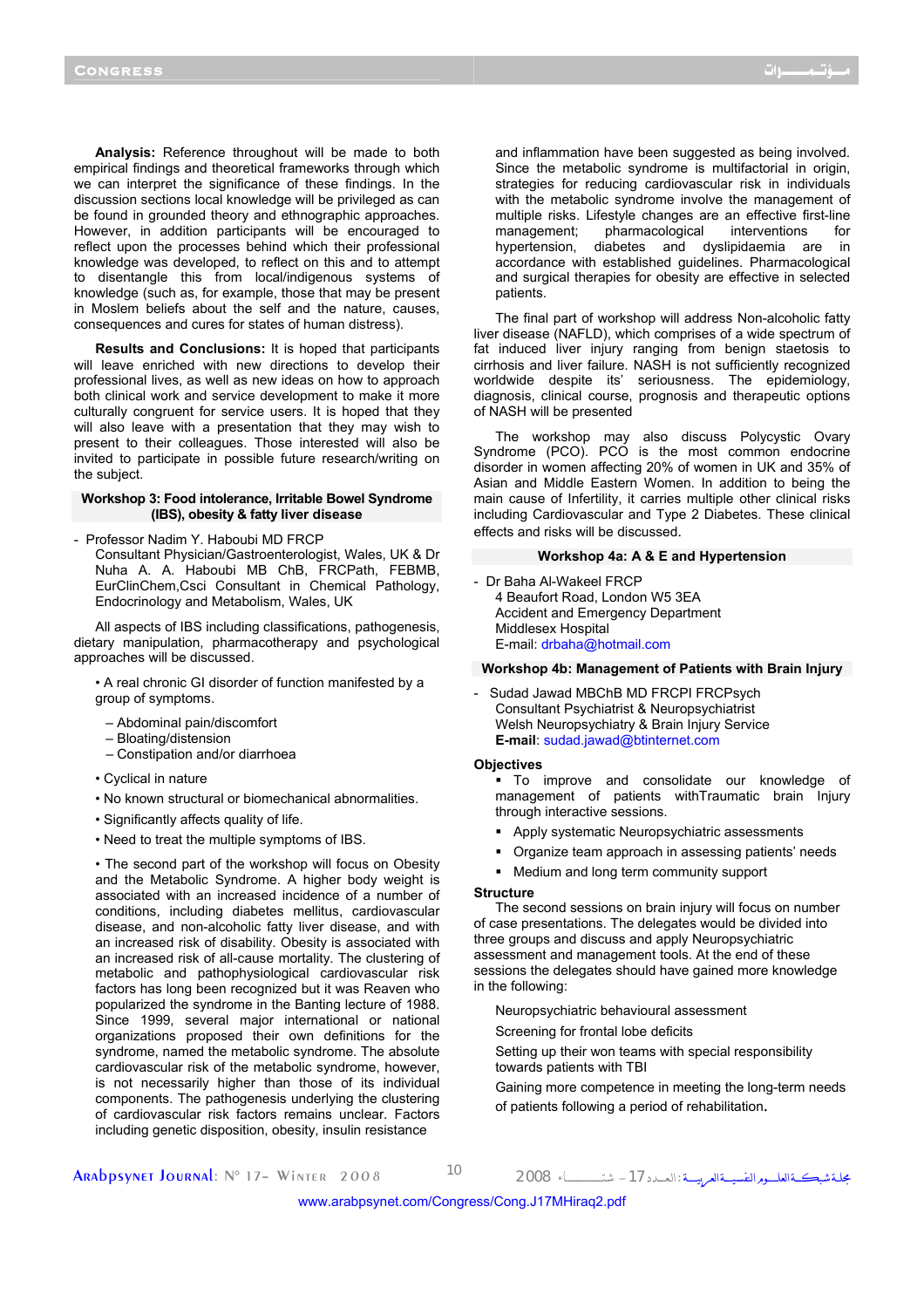**الدعم النفسي لأطفال الحرب والكوارث5: Workshop برنامج تدريبي Part I: Psychological support for children of war and disasters: Training programme Two hour slot**  - Dr Dalia Mohammed Ezzat Moemen مؤمن عزت محمد داليا Department of Psychology, Ain Shams University, 68 Kalifa Maamoon Street, Abbasseia Cairo, Egypt E-mail: dmoemen@hotmail.com Tel. 002-01-23780093 Fax. 002-02-26854079 **الهدف العام**: التدريب على أساليب التشخيص والدعم النفسي للأطفال **الفئات المستهدف تدريبها برنامــــــج التدريــــــــب** الأهداف الفرعية: - معرفة كيف يستجيب الأطفال للكوارث • رز وتشخيص المشكلات النفسية للأطفال المصدومين - تقديم الإسعافات النفسية الأولية للأطفال - معرفة أنواع الدعم النفسي للأطفال في حالة الكوارث • اكتساب مهارات استخدام أساليب الدعم النفسي المختلفة - المحافظة على الصحة النفسية للعاملين الأطفال **الطـرق** - محاضرة وجيزة مع عرض باوربوينت مدعم بصور - لعب الأدوار • عرض فيلم عن الأطفال العراقيين - مناقشة جماعية - دراسة حالات عربية - مجموعات العمل **تعـــــارف وتوقعـــــــات ومقدمـــــــتة الأهداف** - مساعدة المتدربين على التعرف على بعضهم البعض - تحديد الأهداف - تحديد المبادئ التي تحكم التدريب - عرض مقدمة في نظرية إدارة الكوارث **الآثـــــــار النفسيـــــة للكـــوارث على الأطفـــــــال الموضوعات**  $-$  1.1  $-$  1.1  $-$ - استجابة الأطفال للضغوط - الاضطرابات النفسية والمشكلات السلوكية الناتجة عن • العوامل المؤثرة في اضطرابات الأطفال  $($   $)$ **الدعـــــم النفســي للأطفــــال في حالـــــة الكـــوارث الموضوعات** - معنى الدعم النفسي وأنواعه - أساليب الدعم النفسي للأطفال • أسلوب القصة في الدعم النفسي • السيكودراما الرسم واللعب **الموضوعات** - إرشادات للوالدين لمساعدة أطفالهم • الصحة النفسية لفريق الأزمات • تقييم المتدربين للتدريب **Part II: Loss, Grief and Bereavement: Concepts, Stages and Support One hour slot**  -Bashaer Bader Nuzha, Block 1, St 16, House No 13 , P.OBox 39033, Kuwait **E-mail**: sdo21century@hotmail.com **Tel.** 00965 9723784 **Fax.** 00965 2434967 **Office.** 24022409/368 **خلاصـــــة وتقييــــــم التدريـــــب Workshop 6: ECT Updated Evidence Based Clinical Practice**  -Dr Majid Al-Yassiri FRCPsych Barnes Hospital, South Worple Way, London SW14 8SU **E-mail**: majid.al-yassiri@swlstg-tr.nhs.uk **Tel.** 0208 8788151 **Fax.** 02088765471 **The workshop:**  This workshop will focus on recent development in ECT, Mechanism of action, Prescribing, Administration, dosing strategies, Anaesthetic practice & safety issues **Who should attend?**  Mental health practitioners who are interested and involved in ECT prescribing and administration **Summary of the workshop**  What is ECT. Mode of action. Recent research on effectiveness in mental disorders Who prescribe Seizure threshold vs Therapeutic dose concept Dosing titration strategies Good practice in anaesthesia for ECT Side effect Medication & ECT Medical conditions and ECT Case Scenarios Ethical and legal issues Learning and Teaching Methods used: This workshop will be an interactive workshop using power points presentation and dialogue **Learning outcomes**  By the end of this workshop training programme trainees should be able to: What is ECT When to prescribe How to administer ECT

مجلــة شبكـــةالعلــــــومالنفسيــــةالعربيـــــة :الـعــــدد-<sup>17</sup> شتــــــــــــــــــــاء <sup>2008</sup> <sup>11</sup> 2008 Winter– <sup>17</sup> °N :Journal Arabpsynet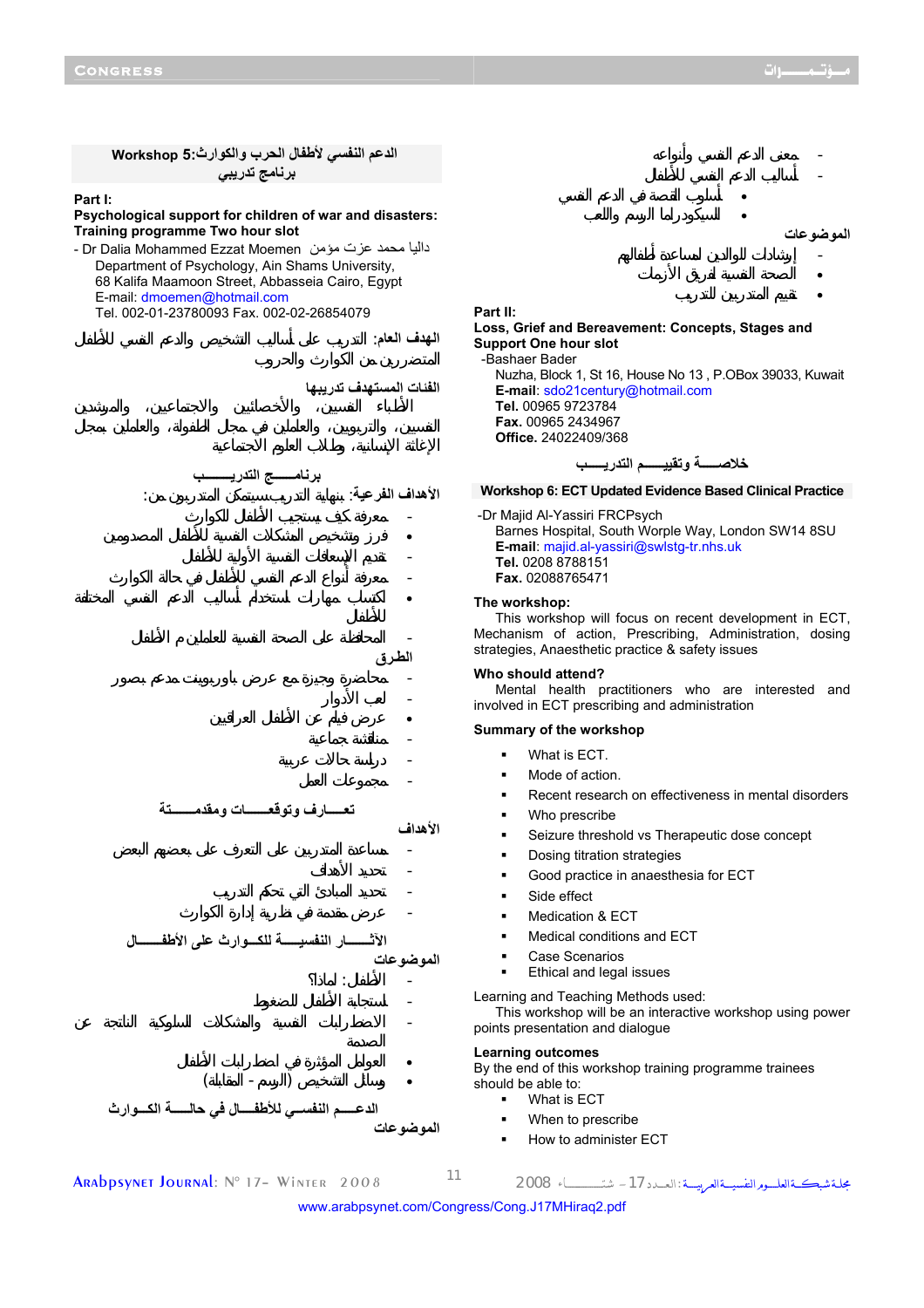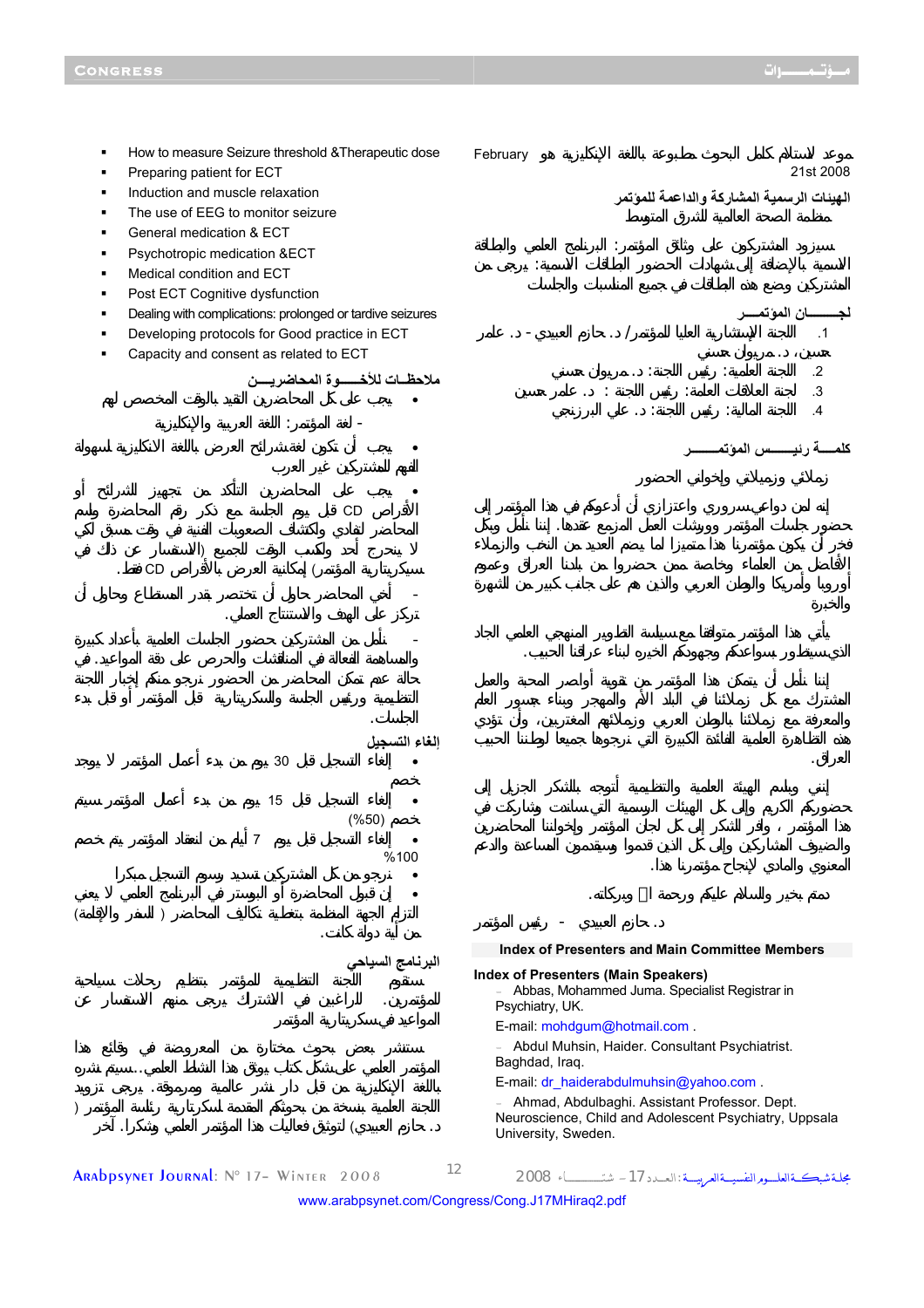E-mail: abdulbaghi.ahmad@bupinst.uu.se , Tel. 46186112555.

Al Khyatt, Muzahim. Professor of Surgery. Dean of College of Medicine, University of Mosul, Mosul, Iraq. E-mail: malkhyatt@yahoo.com , Tel. 00-964-770 161 5100.

- Alasfour, Othman Ahmed Abdullah. Senior Psychologist. Office of Social Development, Prime Minister's Office, Kuwait.

E-mail: othman\_alasfour@yahoo.com .

- Al-Atabee, Mahdi Hattab. Assistant Professor in Psychology. College of Education, Wassit University, Wassit, Iraq.

Alathari, Husam. Assistant Professor in Psychiatry. George Washington University, 3302 Gallows Road, Falls Church, VA 22042, USA.

E-mail: alathari@aol.com , Tel. 17035979213.

- Alayoubi, Omar Khairiddin Banoosh. Psychiatrist. Takrit, Salahuddin, Iraq.

E-mail: oalayoubi@yahoo.com , Tel. 009647706143300

Al-Bachari, Mahmood. Consultant Psychiatrist., Chester, UK.

E-mail: doctoralbachari@hotmail.com , Tel. 00-44-1244 880401.

Al-Baldawi, Riyadh. Professor of Psychiatry. Orient Health Medical and Rehabilitation Centre, Stockholm, Sweden.

E-mail: r.baldawi@orienthalsan.nu , Tel. 070-484 05 19.

- Al-Barazanchi, Ali Hadi. Consultant Psychiatrist. Woodview House, The Fair Way, London W7 3XP, UK. E-mail: ali\_hadi@btinternet.com , Tel. 00-44-7968 376914.

- Al-Besher, Suad Abdalla Mohammed. Senior Psychologist. P.O.Box: 29829, Safat, 13150 Kuwait, Kuwait.

E-mail: suad119@hotmail.com , Tel. 9659671787.

Aldabbagh, Abdul Munem. Professor of Community Medicine. Al-Mustansriaih College of Medicine,Baghdad, Iraq.

E-mail: aldabbaghm@yahoo.com, Tel. 00-9641-8833068.

- Al-Hamdani, Raad Y. Professor/Consultant Physician. College of Medicine, University of Mosul, Mosul,Iraq. E-mail: raadhamdani56@yahoo.com .

Alhashimi, Saeed Sami Noori. Consultant Psychiatrist. College of Medicine, Al-Mustansiriya University, Baghdad, Iraq.

E-mail: said\_alhashimi@yahoo.com , Tel. 9647903576200.

Alhory, Okla Sulaiman Ali. Senior Psychologist. College of Essential Education, University of Mosul, Mosul, Iraq.

E-mail: dralhory\_okla@yahoo.com , Tel. 00-964-7702624943.

- Ali, Numan Sarhan. Consultant Psychiatrist. Al-Rashid Hospital Center, Amman, Jordan. E-mail: Numanali@hotmail.com .

Ali, Saadi. Consultant Psychiarist & Psychotherapist. Community Mental Health Team, Manor Road, Beverley, HU17 7SG, UK.

E-mail: saadiali@hotmail.com .

- Al-Jadiry, Abdul-Monaf. Professor of Psychiatry. Chair of Psychiatry Department, Faculty of Medicine, Jordanian University, Amman, Jordan. E-mail: aljadiryamh@yahoo.com .

Aljammas, Elham khattab. Professor of Psychiatry. Mosul Medical College, Mosul University, Mosul, Iraq. E-mail: elham\_alj@yahoo.com .

- Al-Karkhi, Mohamed Thiyab Abed. Consultant Psychiatrist. National Rehabilitation Center, Abu Dhabi, UAE.

E-mail: alkarkhi2004@yahoo.com .

Al-Kubaisy, Tarik Fahal. Consultant Psychiatrist. Witham Court, Fen Lane, North Hykem, Lincoln, LN6 8UZ, UK.

E-mail: tarikalkubaisy@yahoo.co.uk , Tel. 0044 (0) 78 335 70 248

- Al-Najjar, Abdullah Hussein Qassem. Psychologist. Hebron Open University, West Bank, Palestine. E-mail: mlakk66@hotmail.com.

- Alnakash, Abdulrazak Hussein. Assistant Professor in Obs & Gynae, AlKindy Medical College, University of Baghdad, Baghdad, Iraq.

E-mail: razaknakash@yahoo.com , Tel. 00-964- 7901 311564

Alobaidi, Alaa Saeed Hadi. Assistant Professor in Public Health. Dept of Community Health Technology, College of Health and Medical Technology, Baghdad, Iraq. E-mail: alaahadi1956@yahoo.com .

Al-Obiady, Saad. London, UK.

E-mail: salobiady@yahoo.com .

- Al-Sabbagh, Aqeel Ibrahim Salih. Consultant Psychiatrist. BFRCT, Al-Ashar, Basrah,, Iraq. E-mail: akeelsabbagh@yahoo.com , Tel. 9644314814

- Al-Salman, Mustafa Akram. Consultant Pathologist. Tunis Q. Sec. 326, Street 60, House 16, Baghdad, Iraq,. E-mail: dr\_mustafaazawi@yahoo.com .

- Al-Shabaki, Mohammed. Psychological Counselor. Mosul, Iraq.

E-mail: m\_shabak2005@yahoo.com .

Al-Shemary, Ali Kadhim. Senior Psychologist/Lecturer. College of Education, Wassit University, Wassit, Iraq. E-mail: alikadhim70@yahoo.com .

Altawil, Mohammed. Director of Palestine Trauma Centre for Victims' Welfare. University of Hertfordshire, Clinical Psychology Department, Hertfordshire, UK. E-mail: m.altawil@herts.ac.uk , Tel. 00-44-1707 286129.

- Alwan, Fajir J. Socialogist. Hull, UK. E-mail: fajir\_alwan@yahoo.co.uk, Tel. 0044(0) 7845617256

- Alward, Nada Jawad. WHO Physician. WHO/HQ, 20 Avenue Appia, 1211, Geneva 27, Switzerland. E-mail: alwardn@who.int , Tel. 00 41 79 671 3435.

- Al-Yassiri, Majid. Consultant Psychiatrist. Barnes Hospital, South Worple way, London SW14 8SU, UK. E-mail:majid.Al-yassiri@swlstg-tr.nhs.uk , Tel. 00-44-20 87725651.

Bader, Bashaer. Senior Psychologist. Nuzha Block1 St16, House 13, PO BOX 39033, Kuwait. E-mail: sdo21century@hotmail.com . Tel. 9659723784

مجلــة شبكـــةالعلــــــومالنفسيــــةالعربيـــــة :الـعــــدد-<sup>17</sup> شتــــــــــــــــــــاء <sup>2008</sup> <sup>13</sup> 2008 Winter– <sup>17</sup> °N :Journal Arabpsynet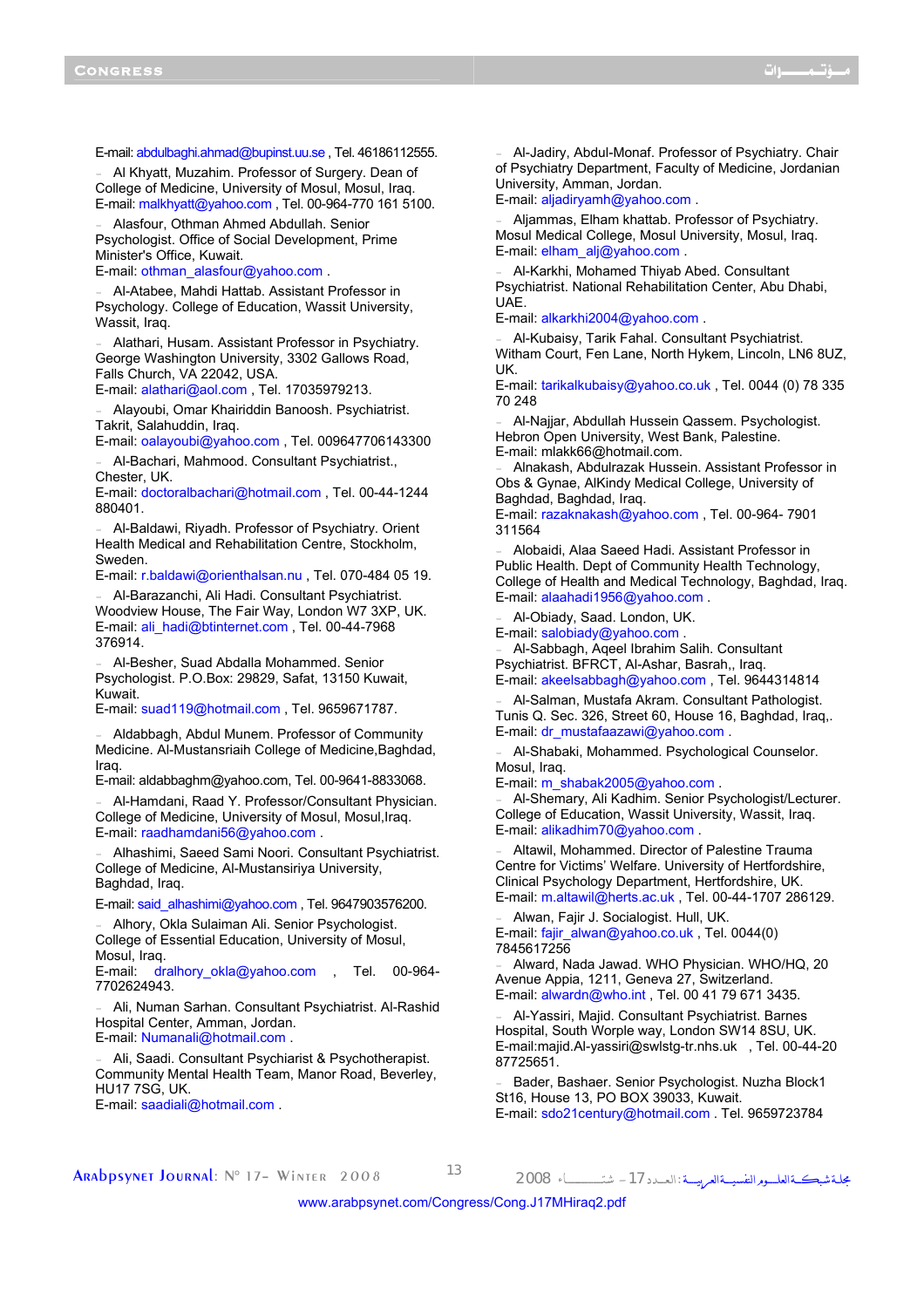- Basit, Abdul. Former Assistant Professor in Psychiatry. 200 Oriole Road, Matteson, IL 60443-1019, USA.

E-mail: abasit97@aol.com , Tel. (708) 767-3452

Buraik, Yasmine. Senior Counselor. Psychiatric Services Division, Saudi Aramco Medical Organisation, Dhahran, Saudi Arabia.

E-mail: buraik.yasmine.1@aramco.com , Tel. (00 966 3) 877 7015

Cairns, Ed. Professor of Psychology. School of Psychology, University of Ulster, Coleraine, BT52 1SA, Northern Ireland.

E-mail: ec.cairns@gmail.com , Tel. 00-44-28-703-24661

Chaleby, Kutaiba. Psychiatrist. 6642 Overlook Rd. Orfeild, PA 18069, USA.

E-mail: chaleby@hotmail.com , Tel. 610 799 7753

Damluji, Namir. Professor of Clinical Psychiatry, University of California at San Diego, USA.

E-mail: docdamluji@hotmail.com , Tel. 001 619 886 2856

Delaimy, Layth. Family Physician & Postgraduate Educational Supervisor. Surrey, UK.

E-mail: delaimy@sky.com , Tel. 00-44-7767784477

- Dhumad, Saleh. Specialist Trainee in Psychiatry. Park Royal Centre for Mental Health, Central Way, NW10 7NS, UK.

E-mail: sdhumad@yahoo.co.uk , Tel. 00-44-7782416745 - Elmahdy, Mohammed. Head of Psychiatry

Department, Demietta College of Medicine, Al-Azhar University.

E-mail. mahdy1956@hotmail.com , Tel. 0020 122886537 or 0020502250666

George, Saadeh. Consultant Psychiatrist. 9 Erlesmere Gardens, London W13,9TZ, UK.

E-mail: saadehgeorge@doctors.org.uk , Tel. 00-44- 7786142307

Haboubi, Nadim. Professor in Gastro-enterology, Wales, UK.

E-mail: nadim.haboubi@gwent.wales.nhs.uk .

- Haboubi, Nuha A.A.. Consultant Pathologist, Wales, UK.

E-mail: nadim.haboubi@gwent.wales.nhs.uk .

Hamdan, Aisha (Laureen). Assistant Professor. Department of Family, Community Medicine & Behavioural Sciences, College of Medicine, University of Sharjah, P. O. Box 27272, Sharjah, UAE.

E-mail: ahamdan@sharjah.ac.ae , Tel. 050-863-6424.

Hamid, Hamada. Consultant Psychiatrist. Dept of Psychiatry & neurology, New York University, New York, **USA** 

E-mail: hamadahamid@gmail.com .

Hanna, Vian Nissan. Consultant Psychiatrist. Department of Psychiatry, Erbil Teaching Hospital, Erbil, Iraq.

E-mail: drviannissan@yahoo.com .

Hassoun, Hayder Kadhum. Consultant Neurologist/Head of Neurology Dept. Kufa Medical College, Kufa University, Kufa, Najaf, Iraq. E-mail: drhayder67@yahoo.com .

Hosin, Amer. Director of MSc Programme Child, Adolescent and Family Mental Health, London

Metropolitan University, London, UK.

E-mail: amerhosin@aol.com , Tel. 00-44-7803 296322.

Jahrami, Haitham Ali Ahmed. Head of Occupational Therapy Department, Psychiatric Hospital, PO Box 5128, Manama, Kingdom of Bahrain.

E-mail: hjahrami@health.gov.bh , Tel. 00-973-17279340.

Jamil, Hikmet. Professor of Psychiatry. Director of OEM Courses, Dept. of Family Medicine & Public Health Sciences, School of Medicine, Wayne State University, USA.

E-mail: hjamil@med.wayne.edu , Tel. (313) 577-2048.

Jamil, Nahla Fawzi. Consultant/Senior Lecturer in Psychiatry. Gwent NHS Trust, Wales, UK. E-mail: nahla.jamil@btopenworld.com .

Jawad, Majeed H. Consultant Paediatrician/Royal College Chief Clinical Examiner. Surrey & Sussex Healthcare NHS Trust, Redhill, Surrey, RH1 5RH, UK. E-mail: mhjawad@btinternet.com . Tel. 00-44-7960192695.

Jawad, Sudad Sadiq. Consultant/Senior Lecturer in Psychiatry. Welsh Neuropsychiatry & Brain InjuryService, Wales, UK.

E-mail: sudad.jawad@btinternet.com .

Kadir, Kazhan Ali Taufig. Consultant Psychiatrist. Suleimaniya, Shorish area, Iraq.

E-mail: kazhankadir@hotmail.com .

Kafaji, Talib. Consultant Psychologist. National Rehabilitation Center, Abu Dhabi, UAE. E-mail: talibkafaji@hotmail.com .

Kanawati, Yassar Joma. Senior Psychologist. 478 Woodlawn Drive, Marietta, GA,30067, USA.

E-mail: nasser.kanawati@hp.com , Tel. 770-380-0635.

Khalaf, Saad. Consultant Psychiatrist. Surrey and Borders Partnership NHS Trust, 18 Mole Business Pk,

Randalls Rd, Leatherhead, KT22 7AD, UK. E-mail: saad.khalaf@sabp.nhs.uk , Tel. 00-44-1372 205782.

- Khreis, Iyad. Consultant Psychiatrist, Deputy Clinical Director, Royal Oaks Hospital. 307 North Main Windsor, MO, USA.

E-mail: ikhreis@pbhc.org , Tel. 001- 5735299191.

Lafta, Mohammed Rashid. Consultant Psychiatrist. Baghdad, Iraq.

E-mail: muh1215@yahoo.com .

Lilo, Emad. Senior Social Work Trainer. Liverpool University, Liverpool, UK.

E-mail: emadlilo@tiscali.co.uk , Tel. 00-44-7891949098

Moemen, Dalia Mohammed Ezzat. Psychologist. Department of Psychology, Faculty of Arts, Ain Shams University, Cairo, Egypt.

E-mail: dmoemen@hotmail.com , Tel. 20123780093.

Nadhmi, Faris Kamal Omar. Psychologist. College of Arts, Baghdad's University, Baghdad, Iraq.

E-mail: fariskonadhmi@hotmail.com , Tel. 46737347597.

Piachaud, Jack. Consultant Psychiatrist. Medact, Grayston Centre, 28 Charles Square, London N1 6HT, UK. E-mail: m.piachaud@imperial.ac.uk , Tel. 00-44-7931 388516

Sadik, Sabah. Consultant Psychiatrist, UK. E-mail: sabahsadik@google-mail.com .

مجلــة شبكـــةالعلــــــومالنفسيــــةالعربيـــــة :الـعــــدد-<sup>17</sup> شتــــــــــــــــــــاء <sup>2008</sup> <sup>14</sup> 2008 Winter– <sup>17</sup> °N :Journal Arabpsynet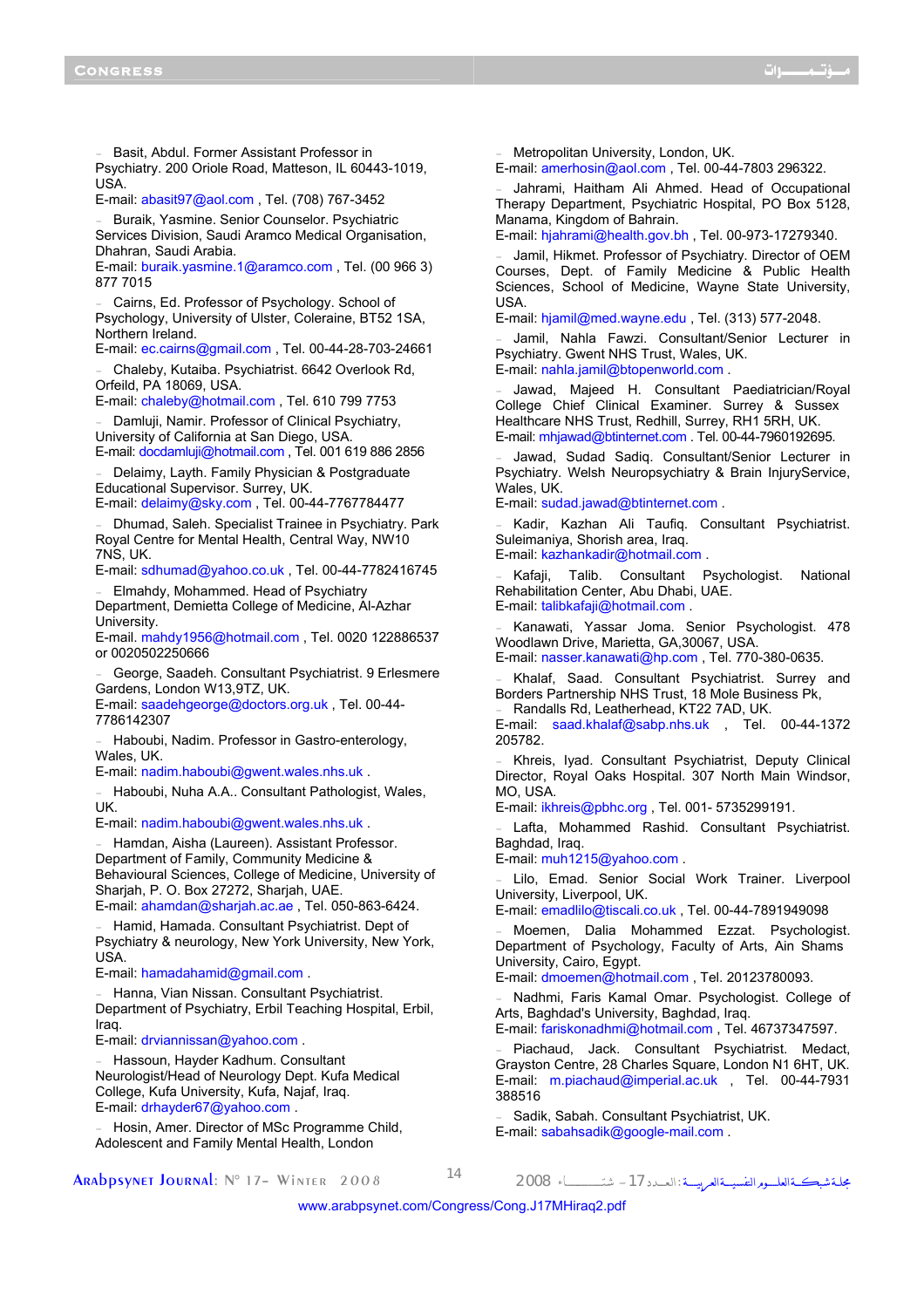Saleem, Abdul Muhsen. Consultant Surgeon. Head of Otolaryngology and Head and Neck Surgery Department, Mosul General Hospital and Alrahma Hospital in Mosul, Mosul, Iraq.

E-mail: zkalaf@yahoo.com , Tel. 00964 7701625660.

Salih, Qassim Hussein. Professor of Psychology. College of Education for Human Sciences, Salahuddin University, Erbil, Iraq.

E-mail: qassimsalihy@yahoo.com , Tel. 00964 750 482 9116.

- Shakir, Amir. Paediatrician. Blåbärsg.29, 212 29 Malmö, Sweden.

E-mail: amir\_shakir@hotmail.com .

Snell, Tori. Forensic Psychologist. Al-Rashid Hospital Center, Amman, Jordan.

E-mail: tori.snell@gmail.com .

Taib, Nezar Ismet. Child and Adolescent psychiatrist. Child & Adolescent Psychiatrist, Mental Health Center-Dohuk, Dohuk, Iraq.

E-mail: nezarit@yahoo.com , Tel. 00964 750 4572058.

Thabet, Abdel Aziz Mousa Mohammed. Assistant Professor/Director of Child Institute. Director of ChildInstitute/Gaza branch, Al Quds University - Abu Dais, El Rasheed Street- P.O Box 1049, Palestine. E-mail: thabet@gmail.com , Tel. 00972 82825700.

Timimi, Sami. Professor in Child Psychiatry. 8 Southwell Court, Bracebridge Heath, Lincoln, UK. E-mail: stimimi@talk21.com , Tel. 00-44-1529 488061.

Wanigaratne, Shamil. Consultant Psychologist. Addiction Center in London, London, UK.

Yasamy, Mohammed Taghi. WHO Regional Advisor on Mental Health/Substance Misuse. Regional Advisor, WHO (EMRO), P.O. Box 7608, Nasr City 11371, Cairo, Egypt.

E-mail: yasamym@emro.who.int , Tel. 00-20 2 2765524.

- Younis, Maha Sulaiman. Assistant Professor in Psychiatry. College of Medicine, University of Science and Technology, Jordan,.

E-mail: maha.younis@yahoo.com , Tel. 788622369.

Zarzoor, Ali Rekaby. Consultant Psychiatrist. Sharjah, UAE.

E-mail: alirekabi2000@yahoo.com , Tel. 00971 507688956.

**Index of Conference Committees' Members** 

- Abbas, Mohammed Juma. Specialist Registrar in Psychiatry. UK.

E-mail: mohdgum@hotmail.com .

- Abed,Riadh Tawfiq. Consultant Psychiatrist/Medical Director. Rotherham, UK.

E-mail: abedrt@btinternet.com .

Ahmed, Saad Kamal. Consultant Psychiatrist. Eastbourne, UK.

E-mail: skahmed@fsmail.net .

Alathari, Husam. Consultant Psychiatrist/Assistant Professor. George Washington University, 3302 Gallows Road, Falls Church, VA 22042, USA. E-mail: alathari@aol.com , Tel. 17035979213.

Al-Bachari, Mahmood. Consultant Psychiatrist. Chester, UK. E-mail: doctoralbachari@hotmail.com , Tel. 00-44-1244 880401.

مجلــة شبكـــةالعلــــــومالنفسيــــةالعربيـــــة :الـعــــدد-<sup>17</sup> شتــــــــــــــــــــاء <sup>2008</sup> <sup>15</sup> 2008 Winter– <sup>17</sup> °N :Journal Arabpsynet

- Al-Baldawi, Riyadh. Professor of Psychiatry. Orient Health Medical and rehabilitation Centre, Stockholm, Sweden.

E-mail: r.baldawi@orienthalsan.nu . Tel. 070-484 05 19.

- Al-Barazanchi, Ali Hadi. Consultant Psychiatrist. London, UK.

E-mail: ali\_hadi@btinternet.com , Tel. 00-44-7968 376914.

Aldouri, Elham. Consultant Psychiatrist. Albany Lodge, St Albans, Herts, UK.

E-mail: elham.aldouri@hpt.nhs.uk .

Al-Falahe, Najem. Consultant Psychiatrist. London, UK. E-mail: najemalfalahe@yahoo.com .

- Alhashimi, Said Sami Noori. Consultant Psychiatrist. Al-Mustansiriya University, Baghdad, Iraq.

E-mail: said\_alhashimi@yahoo.com .

Ali, Saadi. Consultant Psychiatrist/Psychotherapist. Community Mental Health Team, Manor Road, Beverley, HU17 7SG, UK.

E-mail: saadiali@hotmail.com .

Ali, Numan Sarhan. Consultant Psychiatrist. Amman, Jordan.

E-mail: numanali@hotmail.com .

Al-Jadiry, Abdul Monaf. Professor of Psychiatry. Chair of Psychiatry Department, Jordanian University,

Amman, Jordan.

E-mail: aljadiryamh@yahoo.com , Tel.

- Al-Karkhi, Mohammed Thiyab Abed. Consultant Psychiatrist, ehabilitation Centre, Abu Dhabi, UAE. E-mail: alkarkhi2004@yahoo.com .

- Al-Khalaf, Saad. Consultant Psychiatrist. Surrey, UK. E-mail: saadal\_khalaf@hotmail.com .

- Al-Kubaisy, Tarik. Consultant Psychiatrist. Lincoln, UK. E-mail: tarikalkubaisy@yahoo.co.uk , Tel. 00-44-7833- 570248

- Al-Kubaisy, Natik. Psychologist. University of Baghdad, Baghdad, Iraq.

E-mail: natikalkubaisy@yahoo.co.uk .

- Al-Mousawi, Adil. Professor of Psychiatry. Northwick Park Hospital, London, UK.

E-mail: adilalmousawi@google-mail.com , Tel. 00-44- 7958 248928

Al-Obedy, Abdul Kareem Salman. Consultant Psychiatrist. Cairo, Egypt.

E-mail: kareemobedy60@yahoo.com .

- Al-Samarrai, Sadiq. Consultant Psychiatrist. University of Buffalo, SA.

E-mail: alrahwan@yahoo.com .

- Al-Uzri, Mohammed. Consultant Psychiatrist/Hon Senior Lecturer, Leicester, UK.

E-mail: mmau1@leicester.ac.uk . Tel. 00-44-1162256476

- Alwan, Fajir A. Sociologist. Newcastle, UK.

E-mail: fajir\_alwan@yahoo.co.uk .

Amin, Nazar Mohammed. Professor of Psychiatry. Sulaimaniya University, Sulaimaniya, Iraq. E-mail: nazarmh2003@yahoo.com .

Boya, Nisreen. Consultant Psychiatrist/Medical Director. UK. E-mail: nhbooya@aol.com .

Dhumad, Saleh. Specialist Trainee in Psychiatry. London, UK.